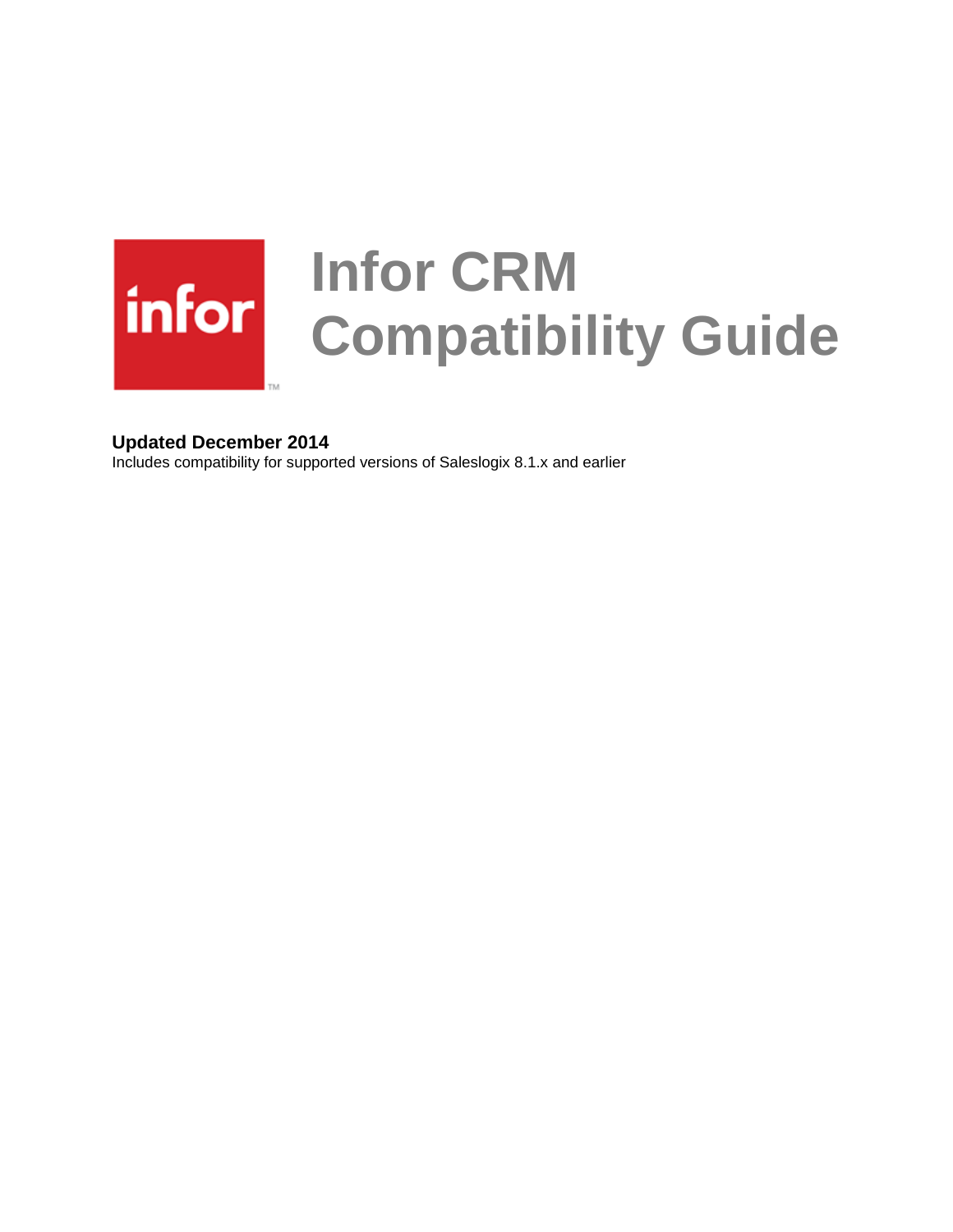# **Infor CRM Compatibility Guide**

**Updated December 2014**

# **Contents**

# <span id="page-1-0"></span>**Key.**

The software requirements show all qualified software for use with versions of Saleslogix that have not reached end of life.

**Q** Component is tested and qualified for version. Troubleshooting assistance is available with Support plan.

**Note**: When a service pack number is listed instead of either "Q" or "S", the version is qualified to work on that service pack, unless a superscript number indicates otherwise.

- **S** Component is not tested for version. Troubleshooting assistance available with Support plan.
- **NC** Component is not compatible for version. Troubleshooting assistance is not available.

A blank, gray box indicates the version of the software was not available until after this version of the listed product was released<sup>2</sup>.

## <span id="page-1-1"></span>**Infor CRM System Requirements**

| Version                                                                                                                                                                                | V7.5       | V7.5.1        | V7.5.2           | V7.5.3        | V7.5.4                | $v8.0^5$         | v8.1             |  |  |
|----------------------------------------------------------------------------------------------------------------------------------------------------------------------------------------|------------|---------------|------------------|---------------|-----------------------|------------------|------------------|--|--|
| <b>Windows Client</b>                                                                                                                                                                  |            |               |                  |               |                       |                  |                  |  |  |
| Hardware <sup>1</sup>                                                                                                                                                                  |            |               |                  |               |                       |                  |                  |  |  |
| Memory: minimum/recommended<br>(MB)                                                                                                                                                    | $256/512+$ | $256/512+$    | $256/512+$       | $256/512+$    | $256/512+$            | 2GB/4GB          | 2GB/4GB          |  |  |
| CPU/processor/<br>minimum/recommended (MHz)                                                                                                                                            | 800/1GHz+  | 800/1GHz<br>+ | 800/1GHz<br>$^+$ | 800/1GHz<br>٠ | 800/1GHz<br>$\ddot{}$ | 2GHz/2.5<br>GHz+ | 2GHz/2.5<br>GHz+ |  |  |
| CPU cores                                                                                                                                                                              |            |               |                  |               |                       | 2/4              | 2/4              |  |  |
| Hard drive speed                                                                                                                                                                       | 7200RPM    | 7200RPM       | 7200RPM          | 7200RPM       | 7200RPM               | 7200RPM          | 7200RPM          |  |  |
| Free disk space for application files<br>(MB)                                                                                                                                          | $200+$     | $200+$        | $200+$           | $200+$        | $200+$                | $10$ GB          | 10 GB            |  |  |
| Remote Client requires minimum additional 250+ MB free disk space for database and sync files (Depends on subscription rules and<br>account ownership which increase size of database) |            |               |                  |               |                       |                  |                  |  |  |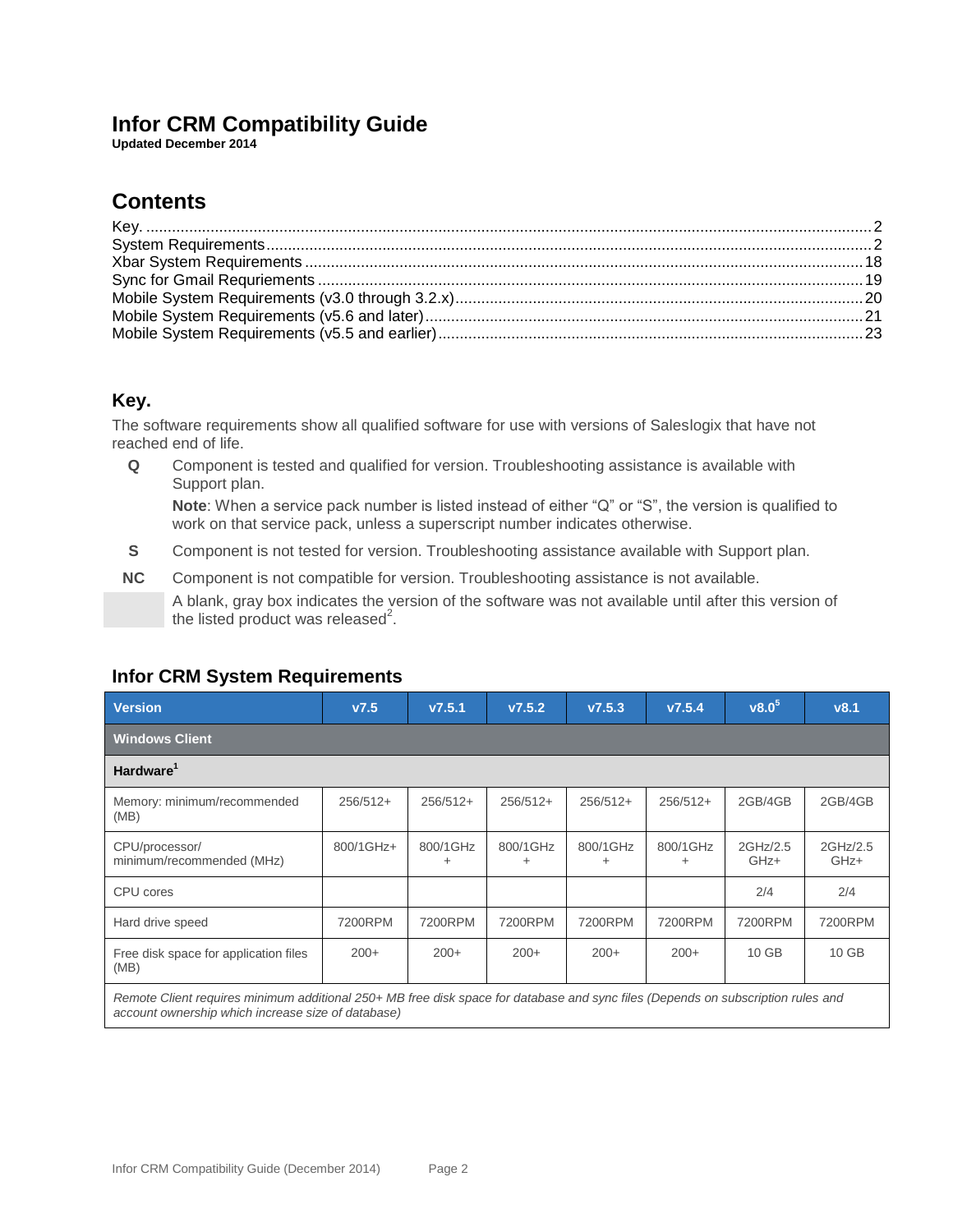| <b>Version</b>                                                               | V7.5            | V7.5.1          | V7.5.2          | V7.5.3                       | V7.5.4          | v8.0 <sup>5</sup>                              | v8.1            |
|------------------------------------------------------------------------------|-----------------|-----------------|-----------------|------------------------------|-----------------|------------------------------------------------|-----------------|
| <b>Operating System</b>                                                      |                 |                 |                 |                              |                 |                                                |                 |
| Microsoft Windows 8.1                                                        |                 |                 |                 |                              |                 |                                                | S               |
| Microsoft Windows 8                                                          |                 |                 |                 |                              |                 | Q for SLX<br>8.0 plus<br>updates <sup>24</sup> | Q               |
| Microsoft Windows 7 SP1                                                      |                 |                 |                 | $\mathbb S$                  | Q               | Q                                              | Q               |
| Microsoft Windows 7                                                          |                 |                 | Q               | Q for SLX<br>$7.5.3.10^{15}$ | Q               | S                                              | S               |
| <b>Microsoft Windows Vista Business</b>                                      | SP <sub>1</sub> | SP <sub>1</sub> | SP <sub>2</sub> | SP <sub>2</sub>              | SP <sub>2</sub> | SP <sub>2</sub>                                | SP <sub>2</sub> |
| Microsoft Windows XP Professional                                            | SP <sub>3</sub> | SP <sub>3</sub> | SP <sub>3</sub> | SP <sub>3</sub>              | SP <sub>3</sub> | SP <sub>3</sub>                                | NC.             |
| Microsoft Windows 2000<br>Professional                                       | <b>NC</b>       | <b>NC</b>       | <b>NC</b>       | <b>NC</b>                    | NC              | <b>NC</b>                                      | <b>NC</b>       |
| MDAC 2.8                                                                     | Q               | Q               | Q               | Q                            | Q               | Q                                              | Q               |
| <b>Citrix Presentation Server</b><br>XenApp6 <sup>2</sup>                    |                 |                 | S               | S                            | $\mathbb S$     | $\mathbb S$                                    | S               |
| <b>Citrix Presentation Server</b><br>XenApp5 <sup>2</sup>                    |                 |                 | S               | S                            | $\mathbb S$     | S                                              | S               |
| <b>Citrix Presentation Server Feature</b><br>Release 4.5                     |                 | Q               | Q               | Q                            | Q               | Q                                              | Q               |
| <b>Citrix Presentation Server Feature</b><br>Release 4                       | Q               | S               | S               | S                            | S               | S                                              | S               |
| <b>NET Framework</b>                                                         |                 |                 |                 |                              |                 |                                                |                 |
| Microsoft .NET Framework 4.5.1                                               |                 |                 |                 |                              |                 |                                                | Q               |
| Microsoft .NET Framework 4.5                                                 |                 |                 |                 |                              |                 | Q                                              | Q               |
| Microsoft .NET Framework 4.0                                                 |                 |                 |                 |                              |                 | $Q^{16}$                                       | $Q^{16}$        |
| Microsoft .NET Framework 3.5.1                                               |                 |                 | Q               | Q                            | Q               | <b>NC</b>                                      | NC              |
| Microsoft .NET Framework 3.0<br>(Required if using Process<br>Orchestration) | $\mathsf Q$     | Q               | $\mathbb S$     | S                            | NC              | NC                                             | NC              |
| Microsoft .NET Framework 2.0                                                 | $\mathsf Q$     | Q               | S               | S                            | NC              | NC                                             | NC              |
| Local Database (for Remote and Offline Clients only)                         |                 |                 |                 |                              |                 |                                                |                 |
| Microsoft SQL Express 2012                                                   |                 |                 |                 |                              |                 | $Q^{20}$                                       | $Q^{20}$        |
| Microsoft SQL Express 2008 R2                                                |                 |                 |                 | Q                            | SP <sub>1</sub> | SP <sub>1</sub>                                | SP <sub>1</sub> |
| Microsoft SQL Express 2008                                                   | Q               | Q               | SP <sub>1</sub> | SP <sub>1</sub>              | SP <sub>1</sub> | SP <sub>1</sub>                                | SP <sub>1</sub> |
| Microsoft SQL Express 2005                                                   | SP <sub>1</sub> | SP <sub>1</sub> | SP <sub>3</sub> | SP <sub>3</sub>              | SP4             | $SP4 - S$                                      | $SP4 - S$       |
| Microsoft SQL Server 2000                                                    | <b>NC</b>       | <b>NC</b>       | NC.             | NC                           | <b>NC</b>       | <b>NC</b>                                      | NC              |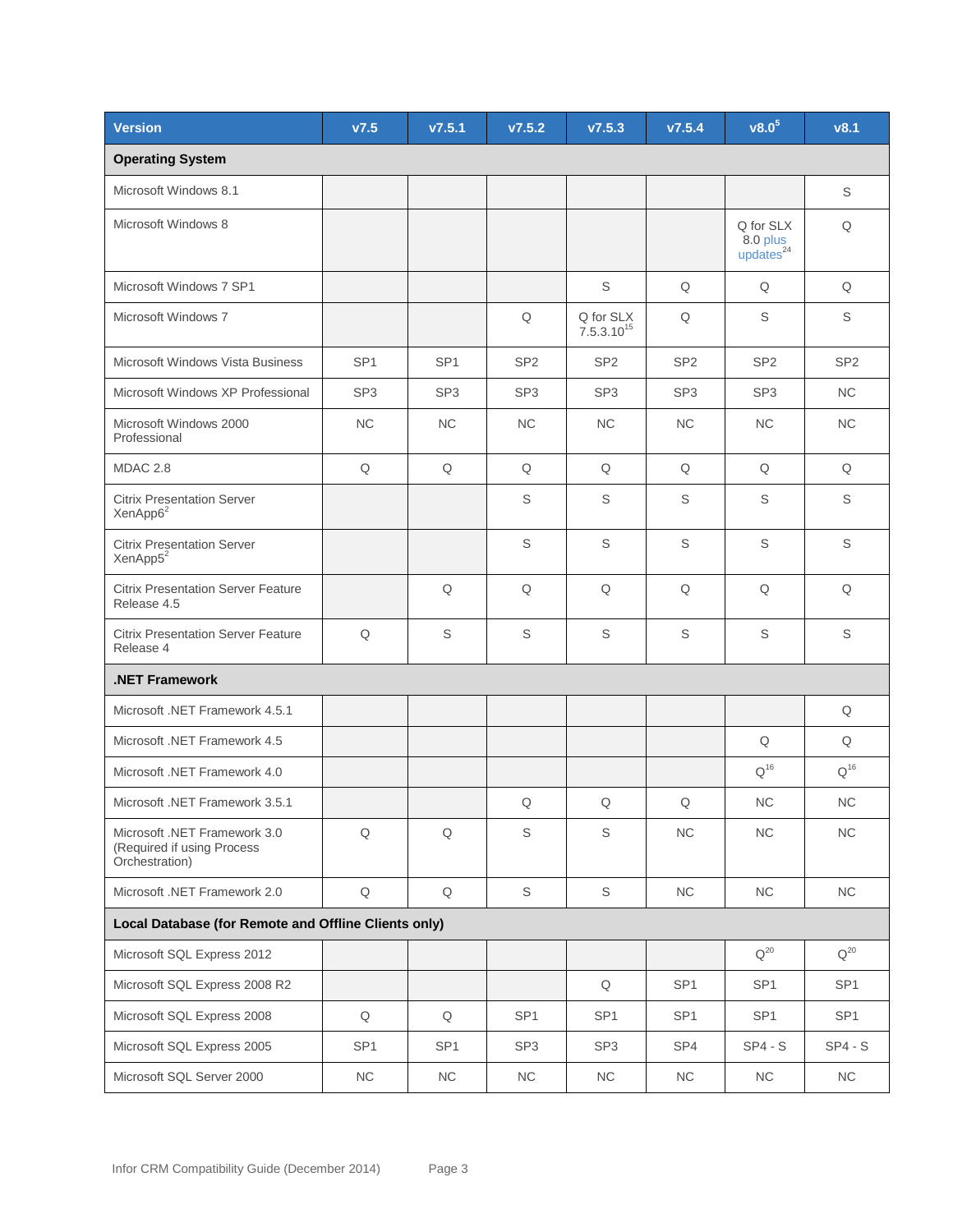| <b>Version</b>                                                                                                          | V7.5            | v7.5.1          | V7.5.2          | V7.5.3                            | V7.5.4                 | v8.0 <sup>5</sup>              | v8.1             |  |  |
|-------------------------------------------------------------------------------------------------------------------------|-----------------|-----------------|-----------------|-----------------------------------|------------------------|--------------------------------|------------------|--|--|
| Microsoft SQL Server 2000<br><b>Personal Edition</b>                                                                    | <b>NC</b>       | <b>NC</b>       | <b>NC</b>       | <b>NC</b>                         | <b>NC</b>              | <b>NC</b>                      | <b>NC</b>        |  |  |
| <b>MSDE 2000</b>                                                                                                        | NC              | NC              | NC              | $NC$                              | $\sf NC$               | $NC$                           | NC               |  |  |
| <b>Word Processor (for Mail Merge features)</b>                                                                         |                 |                 |                 |                                   |                        |                                |                  |  |  |
| Microsoft Word 2013 (32-bit version<br>only)                                                                            |                 |                 |                 |                                   |                        | Q                              | Q                |  |  |
| Microsoft Word 2010 (32-bit version<br>only)                                                                            |                 |                 |                 | Q                                 | $\mathsf Q$            | Q                              | Q                |  |  |
| Microsoft Word 2007 (32-bit version<br>only)                                                                            | Q               | Q               | SP <sub>1</sub> | SP <sub>1</sub>                   | SP <sub>2</sub>        | SP <sub>2</sub>                | SP <sub>2</sub>  |  |  |
| Microsoft Word 2003                                                                                                     | SP <sub>2</sub> | SP <sub>2</sub> | SP <sub>3</sub> | SP <sub>3</sub>                   | SP <sub>3</sub>        | SP <sub>3</sub>                | NC.              |  |  |
| Microsoft Word XP                                                                                                       | SP <sub>3</sub> | SP <sub>3</sub> | SP <sub>3</sub> | <b>NC</b>                         | <b>NC</b>              | NC.                            | <b>NC</b>        |  |  |
| Microsoft Word 2000                                                                                                     | <b>NC</b>       | NC              | <b>NC</b>       | <b>NC</b>                         | NC                     | <b>NC</b>                      | <b>NC</b>        |  |  |
| <b>Email</b>                                                                                                            |                 |                 |                 |                                   |                        |                                |                  |  |  |
| Microsoft Outlook 2013 (64-bit<br>version only)                                                                         |                 |                 |                 |                                   |                        |                                | NC <sup>10</sup> |  |  |
| Microsoft Outlook 2013 (32-bit<br>version only)                                                                         |                 |                 |                 |                                   |                        | $Q^{26, 28}$                   | $Q^{26}$         |  |  |
| Microsoft Outlook 2010 (32-bit<br>version only)                                                                         |                 |                 |                 | Q                                 | $\mathsf Q$            | $\mathsf Q$                    | Q                |  |  |
| Microsoft Outlook 2007 (32-bit<br>version only)                                                                         | $\mathsf Q$     | $\mathsf Q$     | Q               | $\mathsf Q$                       | SP <sub>2</sub>        | SP <sub>2</sub>                | NC               |  |  |
| Microsoft Outlook 2003                                                                                                  | SP <sub>2</sub> | SP <sub>2</sub> | SP <sub>2</sub> | SP <sub>2</sub>                   | $SP2 = Q$<br>$SP3 = S$ | $SP2 = Q$<br>$SP3 = S$         | <b>NC</b>        |  |  |
| Microsoft Outlook XP (Workgroup or<br>Corporate mode, not Internet-only<br>mode)                                        | SP <sub>3</sub> | SP <sub>3</sub> | SP <sub>3</sub> | NC                                | NC                     | <b>NC</b>                      | NC               |  |  |
| Microsoft Outlook 2000                                                                                                  | <b>NC</b>       | NC              | <b>NC</b>       | NC                                | NC                     | NC                             | <b>NC</b>        |  |  |
| Saleslogix Mail Client (Supports<br>Internet mail, Lotus Notes R5 in<br>Office mode                                     | S               | S               | $\mathbb S$     | $\mathbb S$                       | $\mathbb S$            | $\mathbb S$                    | S                |  |  |
| Microsoft Office Home and Business Editions are not compatible with Outlook Integration/Desktop Integration/Mail Merge. |                 |                 |                 |                                   |                        |                                |                  |  |  |
| <b>Reporting</b>                                                                                                        |                 |                 |                 |                                   |                        |                                |                  |  |  |
| SAP Crystal Reports Professional                                                                                        | XI R2 SP3       | XI R2 SP3       | XI R2 SP3       | XI R <sub>2</sub> SP <sub>3</sub> | XI R2 SP4              | XI <sub>R2</sub><br>$SP4^{22}$ | 2011 V13<br>SP7  |  |  |
| Fax                                                                                                                     |                 |                 |                 |                                   |                        |                                |                  |  |  |
| Microsoft Fax Service                                                                                                   | Q               | Q               | Q               | Q                                 | Q                      | Q                              | Q                |  |  |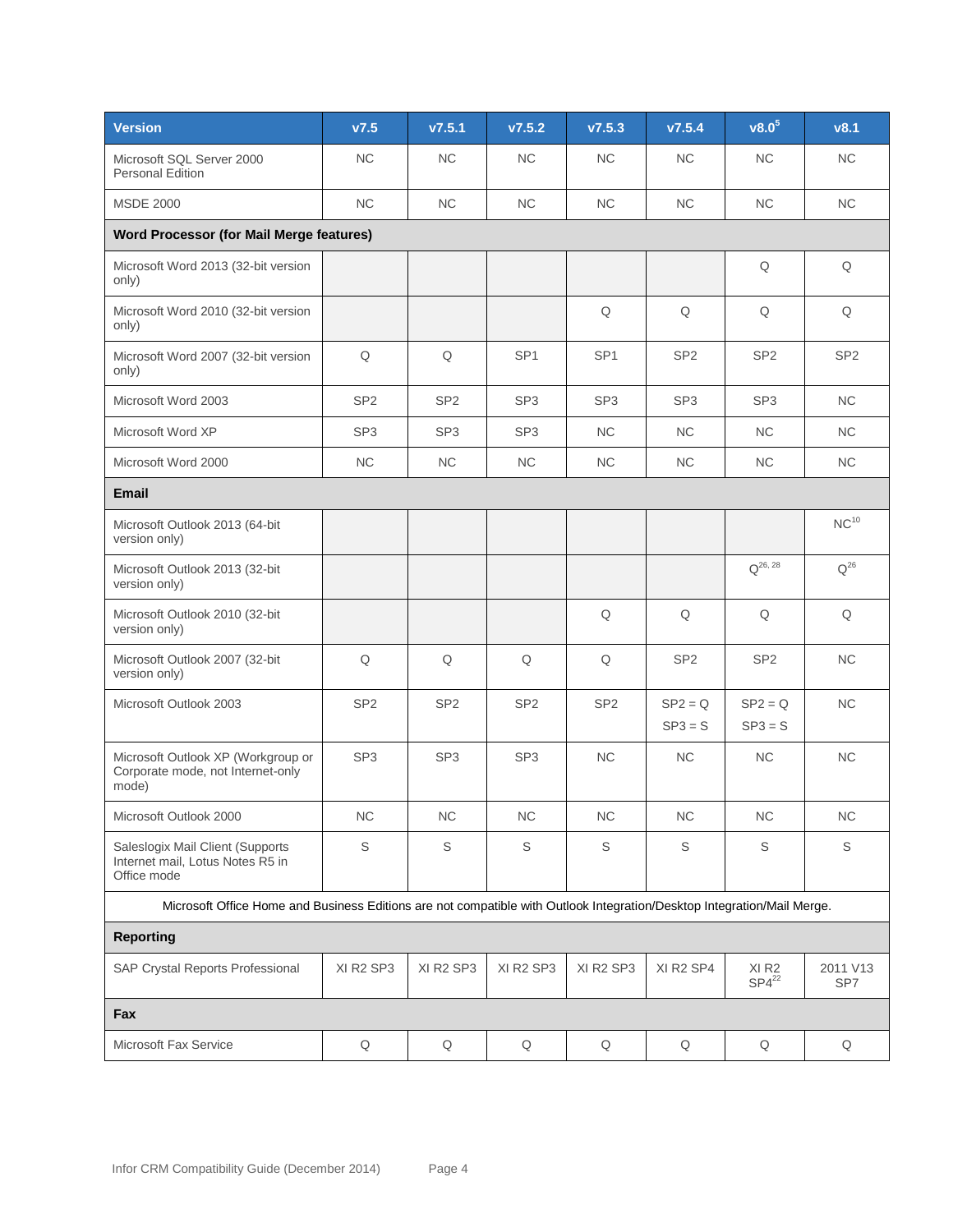| Version                                          | V7.5 | V7.5.1          | V7.5.2          | V7.5.3    | V7.5.4    | v8.0 <sup>5</sup>                             | v8.1      |
|--------------------------------------------------|------|-----------------|-----------------|-----------|-----------|-----------------------------------------------|-----------|
| <b>Browser</b>                                   |      |                 |                 |           |           |                                               |           |
| Firefox 24 and later                             |      |                 |                 |           |           |                                               | Q         |
| Firefox 17 <sup>25</sup>                         |      |                 |                 |           |           | Q                                             | <b>NC</b> |
| Firefox 10.x                                     |      |                 |                 |           |           | Q                                             | <b>NC</b> |
| Firefox $3.x^3$                                  |      | Q               | Q               | Q         | Q         | NC                                            | <b>NC</b> |
| Microsoft Internet Explorer 11 (32<br>bit only)  |      |                 |                 |           |           |                                               | Q         |
| Microsoft Internet Explorer 10 (32<br>bit only)  |      |                 |                 |           |           | Q for SLX<br>8.0 plus<br>update <sup>24</sup> | $\Omega$  |
| Microsoft Internet Explorer 9.x (32<br>bit only) |      |                 |                 |           |           | Q                                             | Q         |
| Microsoft Internet Explorer 8.x <sup>4</sup>     |      |                 | Q               | Q         | Q         | S                                             | <b>NC</b> |
| Microsoft Internet Explorer 7.x                  | Q    | Q               | Q               | Q         | Q         | <b>NC</b>                                     | <b>NC</b> |
| Microsoft Internet Explorer 6.0.x                | Q    | SP <sub>1</sub> | SP <sub>1</sub> | <b>NC</b> | <b>NC</b> | <b>NC</b>                                     | <b>NC</b> |
| Microsoft Internet Explorer 5.5                  | S    | S               | S               | <b>NC</b> | <b>NC</b> | <b>NC</b>                                     | <b>NC</b> |

 For optimum performance use the latest qualified browser for your version of Saleslogix. For example, for v8.1 use IE 11 or Firefox 24 or later.

**Firefox 17 does not support Desktop Integration.** 

Saleslogix has not been qualified on any 64-bit versions of browsers.

 Accounting Integrations with Sage ERP X3 are not compatible with Firefox. Use a supported version of Microsoft Internet Explorer.

| <b>Web Client</b>                                      |            |                       |                       |                       |                       |                  |                  |  |  |
|--------------------------------------------------------|------------|-----------------------|-----------------------|-----------------------|-----------------------|------------------|------------------|--|--|
| Hardware <sup>1</sup>                                  |            |                       |                       |                       |                       |                  |                  |  |  |
| Memory: minimum /recommended<br>(MB)                   | $256/512+$ | 256/512+              | 256/512+              | $256/512+$            | 256/512+              | 2GB/4GB          | 2GB/4GB          |  |  |
| CPU/processor: minimum<br>/recommended processor (GHz) | 800/1GHz+  | 800/1GHz<br>$\ddot{}$ | 800/1GHz<br>$\ddot{}$ | 800/1GHz<br>$\ddot{}$ | 800/1GHz<br>$\ddot{}$ | 2GHz /2.5<br>GHz | 2GHz /2.5<br>GHz |  |  |
| CPU cores: minimum/recommended                         |            |                       |                       |                       |                       | 2/4              | 2/4              |  |  |
| Hard drive speed                                       | 7200RPM    | 7200RPM               | 7200RPM               | 7200RPM               | 7200RPM               | 7200RPM          | 7200RPM          |  |  |
| Free disk space for application files<br>(MB)          | $200+$     | $200+$                | $200+$                | $200+$                | $200+$                | 1GB              | 1GB              |  |  |
| Browser <sup>30</sup>                                  |            |                       |                       |                       |                       |                  |                  |  |  |
| Firefox 24 and later                                   |            |                       |                       |                       |                       |                  | $Q^{30}$         |  |  |
| Firefox 17                                             |            |                       |                       |                       |                       | $Q^{25}$         | <b>NC</b>        |  |  |
| Firefox 10.x                                           |            |                       |                       |                       |                       | Q                | <b>NC</b>        |  |  |
| Firefox $3.x^3$                                        |            | Q                     | Q                     | Q                     | Q                     | <b>NC</b>        | <b>NC</b>        |  |  |
|                                                        |            |                       |                       |                       |                       |                  |                  |  |  |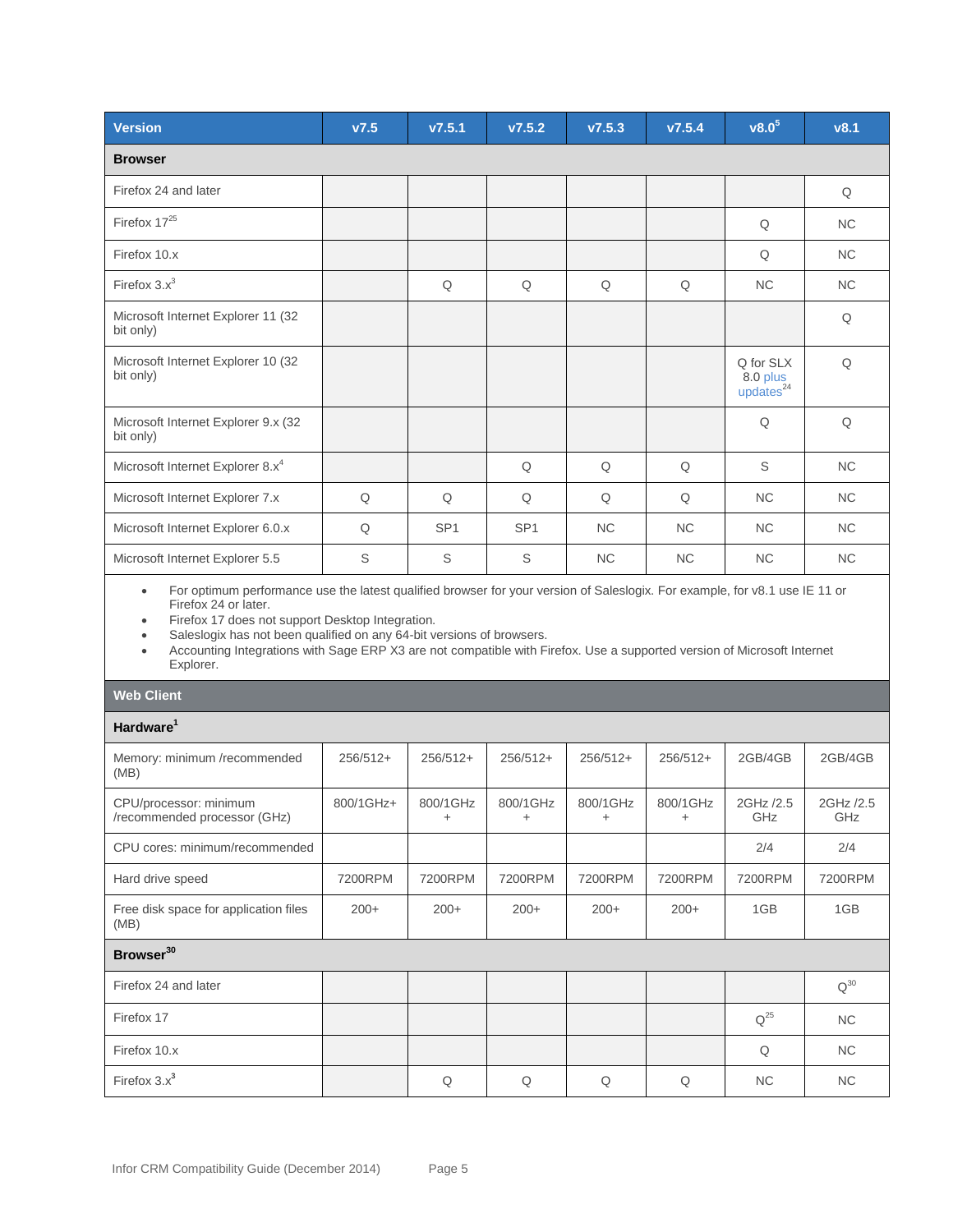| <b>Version</b>                                    | V7.5            | V7.5.1          | V7.5.2    | V7.5.3    | V7.5.4    | v8.0 <sup>5</sup>                              | v8.1      |
|---------------------------------------------------|-----------------|-----------------|-----------|-----------|-----------|------------------------------------------------|-----------|
| Chrome 23 and later                               |                 |                 |           |           |           |                                                | $Q^{30}$  |
| Safari 6.1 (for Mac only)                         |                 |                 |           |           |           |                                                | $Q^{30}$  |
| Microsoft Internet Explorer 11 (32)<br>bit only)  |                 |                 |           |           |           |                                                | Q         |
| Microsoft Internet Explorer 10 (32<br>bit only)   |                 |                 |           |           |           | Q for SLX<br>8.0 plus<br>updates <sup>24</sup> | Q         |
| Microsoft Internet Explorer 9.x (32)<br>bit only) |                 |                 |           |           |           | Q                                              | $\Omega$  |
| Microsoft Internet Explorer 8.x <sup>4</sup>      |                 |                 | Q         | Q         | Q         | Q                                              | NC.       |
| Microsoft Internet Explorer 7.x                   | Q               | Q               | Q         | Q         | Q         | <b>NC</b>                                      | <b>NC</b> |
| Microsoft Internet Explorer 6.0.x                 | SP <sub>1</sub> | SP <sub>1</sub> | <b>NC</b> | <b>NC</b> | <b>NC</b> | <b>NC</b>                                      | NC.       |
| Microsoft Internet Explorer 5.5                   | S               | S               | S         | <b>NC</b> | <b>NC</b> | <b>NC</b>                                      | <b>NC</b> |

For details on how browser versions impact Desktop Integration, see footnote 30.

 Compatibility issues exist between later versions of Firefox and SAP Crystal Reports XI R2 SP4. Users may see missing toolbars and distorted layouts when printing the reports.

 For optimum performance use the latest qualified browser for your version of Saleslogix. For example, for v8.0 use IE 10 or Firefox 10.

• Firefox 17 does not support Desktop Integration.

Saleslogix has not been qualified on any 64-bit versions of browsers.

Accounting Integrations with Sage ERP X3 are not compatible with Firefox. Use a supported version of Microsoft Internet Explorer.

#### **Internet Connection**

Requires Internet connection (DSL, broadband, or network connection recommended)

#### **Word Processor (for Mail Merge features)**

| Microsoft Word 2013 (32-bit version<br>only)           |                 |                 |                 |                 |                 | Q               | Q          |  |
|--------------------------------------------------------|-----------------|-----------------|-----------------|-----------------|-----------------|-----------------|------------|--|
| Microsoft Word 2010 (supports 32-<br>bit version only) |                 |                 |                 | $\Omega$        | Q               | Q               | Q          |  |
| Microsoft Word 2007 (32-bit version<br>only)           | Q               | Q               | SP <sub>1</sub> | SP <sub>1</sub> | SP <sub>2</sub> | SP <sub>2</sub> | $SP2^{29}$ |  |
| Microsoft Word 2003                                    | SP <sub>2</sub> | SP <sub>2</sub> | SP <sub>3</sub> | SP <sub>3</sub> | SP <sub>3</sub> | SP <sub>3</sub> | <b>NC</b>  |  |
| Microsoft Word XP                                      | SP <sub>3</sub> | SP <sub>3</sub> | SP <sub>3</sub> | NC.             | <b>NC</b>       | <b>NC</b>       | <b>NC</b>  |  |
| Microsoft Word 2000                                    | <b>NC</b>       | NC.             | NC.             | NC.             | <b>NC</b>       | <b>NC</b>       | <b>NC</b>  |  |
| <b>Export to Excel</b>                                 |                 |                 |                 |                 |                 |                 |            |  |

In Saleslogix v8.1, Export to Excel is qualified with both 32 bit and 64-bit versions of Microsoft Excel.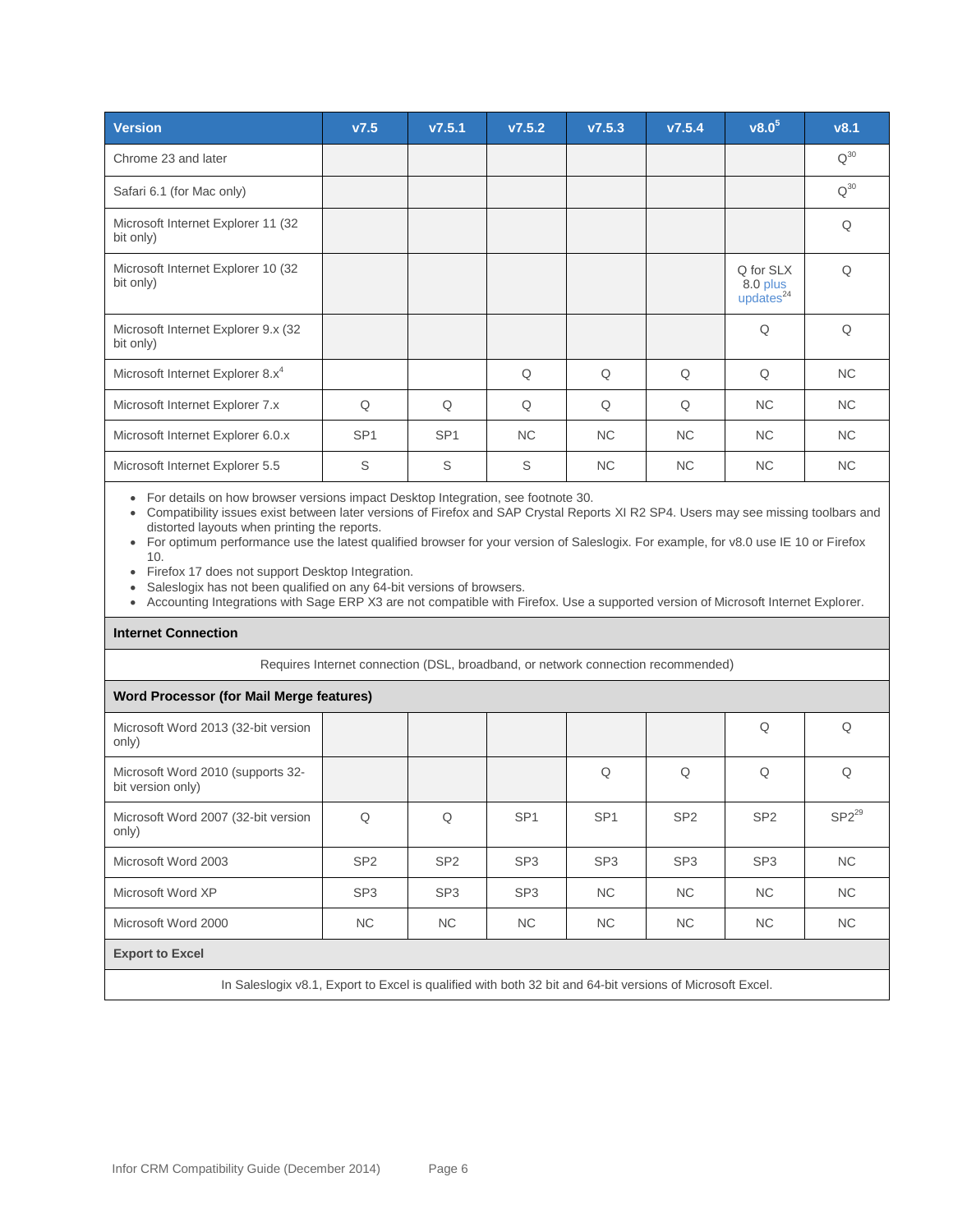| <b>Version</b>                                                                                                          | V7.5            | V7.5.1          | V7.5.2          | V7.5.3                | V7.5.4                 | $\sqrt{8.0^5}$                                 | v8.1                   |
|-------------------------------------------------------------------------------------------------------------------------|-----------------|-----------------|-----------------|-----------------------|------------------------|------------------------------------------------|------------------------|
| Email                                                                                                                   |                 |                 |                 |                       |                        |                                                |                        |
| Microsoft Outlook 2013 (64-bit<br>version)                                                                              |                 |                 |                 |                       |                        | NC.                                            | $Q^9$                  |
| Microsoft Outlook 2013 (32-bit<br>version only)                                                                         |                 |                 |                 |                       |                        | $Q^{28}$ .                                     | Q                      |
| Microsoft Office 365                                                                                                    |                 |                 |                 |                       |                        |                                                | $Q^{17}$               |
| Microsoft Outlook 2010 (64-bit<br>version)                                                                              |                 |                 |                 |                       |                        | NC.                                            | Q                      |
| Microsoft Outlook 2010 (32-bit<br>version only)                                                                         |                 |                 |                 | Q                     | Q                      | Q                                              | Q                      |
| Microsoft Outlook 2007 (32-bit<br>version only)                                                                         | Q               | Q               | Q               | Q                     | SP <sub>2</sub>        | SP <sub>2</sub>                                | <b>NC</b>              |
| Microsoft Outlook 2003                                                                                                  | SP <sub>2</sub> | SP <sub>2</sub> | SP <sub>2</sub> | SP <sub>2</sub>       | $SP2 = Q$<br>$SP3 = S$ | $SP2 = Q$<br>$SP3 = S$                         | <b>NC</b>              |
| Microsoft Outlook XP (Workgroup or<br>Corporate mode, not Internet-only<br>mode)                                        | SP <sub>3</sub> | SP <sub>3</sub> | SP <sub>3</sub> | <b>NC</b>             | NC                     | <b>NC</b>                                      | <b>NC</b>              |
| Microsoft Outlook 2000                                                                                                  | NC              | $NC$            | NC              | $NC$                  | $\sf NC$               | NC                                             | NC                     |
| Microsoft Office Home and Business Editions are not compatible with Outlook Integration/Desktop Integration/Mail Merge. |                 |                 |                 |                       |                        |                                                |                        |
| <b>Offline (Disconnected) Web Client</b>                                                                                |                 |                 |                 |                       |                        |                                                |                        |
| Hardware <sup>1</sup>                                                                                                   |                 |                 |                 |                       |                        |                                                |                        |
| Memory: minimum/recommended                                                                                             | 4GB             | 4GB             | 4GB             | 4GB                   | 4GB                    | 4GB/8GB                                        | 4GB/8GB                |
| CPU/processor:<br>minimum/recommended                                                                                   | 2.5GHz          | 2.5GHz          | 2.5GHz          | 2.5GHz                | 2.5GHz\,2.<br>9 GHz    | 2.5GHz\,2.<br>9 GHz                            | 2.5GHz\, 2.9<br>GHz    |
| Cores                                                                                                                   | 2/4             | 2/4             | 2/4             | 2/4                   | 2/4                    | 4/4                                            | 4/4                    |
| Hard drive speed                                                                                                        | 7200RPM         | 7200RPM         | 7200RPM         | 7200RPM               | 7200RPM/<br><b>SSD</b> | 7200RPM/<br>SSD                                | 7200RPM/<br><b>SSD</b> |
| Free disk space for application files<br>(MB)                                                                           |                 |                 |                 |                       |                        | 10GB                                           | 10GB                   |
| <b>Operating System</b>                                                                                                 |                 |                 |                 |                       |                        |                                                |                        |
| Microsoft Windows 8.1                                                                                                   |                 |                 |                 |                       |                        |                                                | S                      |
| Microsoft Windows 8                                                                                                     |                 |                 |                 |                       |                        | Q for SLX<br>8.0 plus<br>updates <sup>24</sup> | Q                      |
| Microsoft Windows 7 SP1                                                                                                 |                 |                 |                 |                       | Q                      | Q                                              | Q                      |
| Microsoft Windows 7                                                                                                     |                 |                 | Q               | Q for SLX<br>7.5.3.10 | Q                      | Q                                              | Q                      |
| Microsoft Windows Vista Business                                                                                        | SP <sub>1</sub> | SP <sub>1</sub> | SP <sub>2</sub> | SP <sub>2</sub>       | SP <sub>2</sub>        | SP <sub>2</sub>                                | SP <sub>2</sub>        |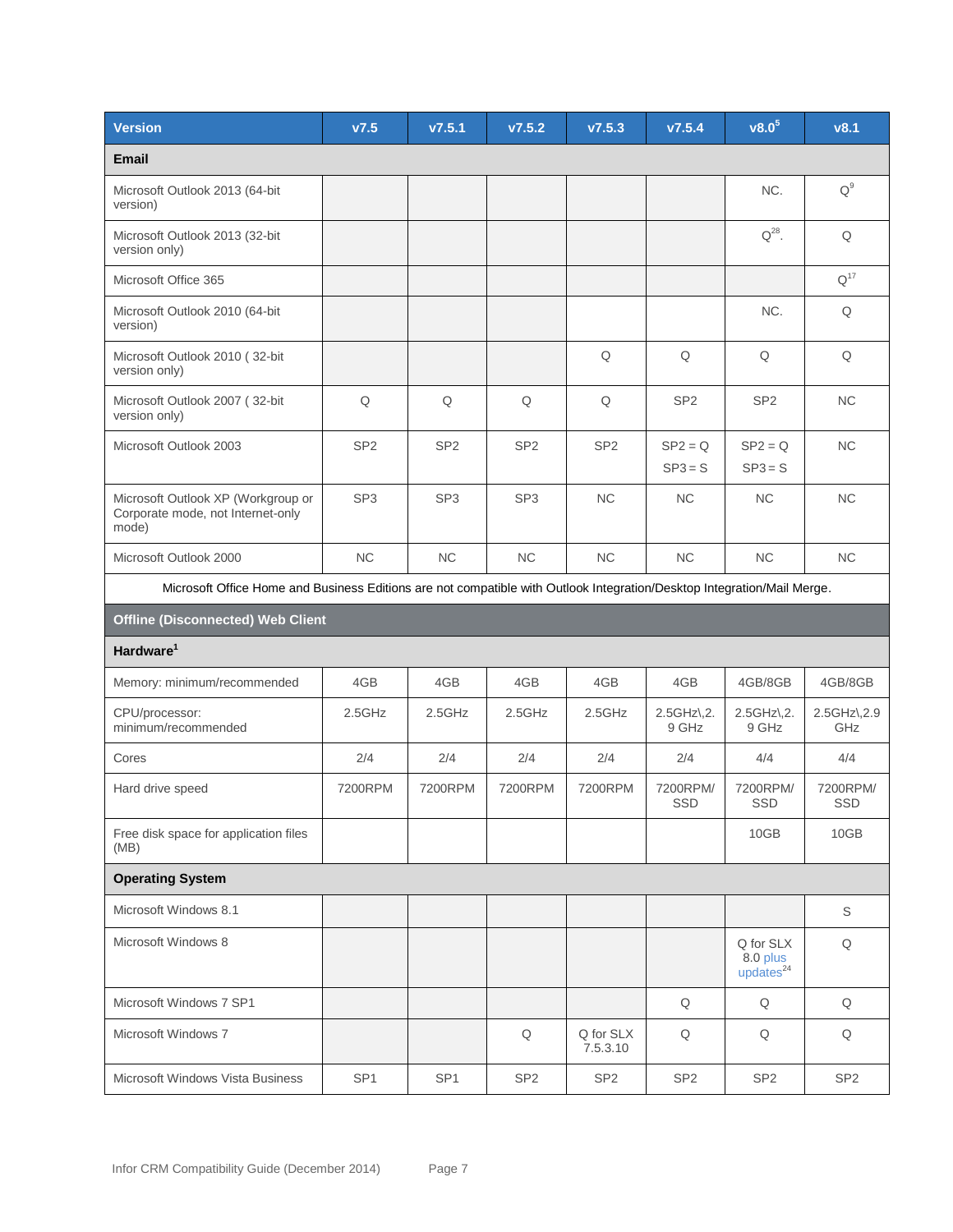| V7.5            | v7.5.1          | V7.5.2                | V7.5.3          | V7.5.4                | v8.0 <sup>5</sup>                              | v8.1              |
|-----------------|-----------------|-----------------------|-----------------|-----------------------|------------------------------------------------|-------------------|
| SP <sub>3</sub> | SP <sub>3</sub> | SP <sub>3</sub>       | SP <sub>3</sub> | SP <sub>3</sub>       | SP <sub>3</sub>                                | <b>NC</b>         |
| Q               | $\mathsf Q$     | Q                     | Q               | $\mathsf Q$           | Q                                              | Q                 |
|                 |                 |                       |                 |                       |                                                |                   |
|                 |                 |                       |                 |                       | $Q^{20}$                                       | $Q^{20}$          |
|                 |                 |                       | Q               | Q                     | Q                                              | Q                 |
| Q               | Q               | SP <sub>1</sub>       | SP <sub>1</sub> | SP <sub>1</sub>       | SP <sub>1</sub>                                | SP <sub>1</sub>   |
| SP <sub>1</sub> | SP <sub>1</sub> | SP <sub>3</sub>       | SP <sub>3</sub> | SP <sub>4</sub>       | $SP4 - S$                                      | $SP4 - S$         |
|                 |                 |                       |                 |                       |                                                |                   |
|                 |                 |                       |                 |                       |                                                | Q                 |
|                 |                 |                       |                 |                       | $Q^{25}$                                       | <b>NC</b>         |
|                 |                 |                       |                 |                       | Q                                              | <b>NC</b>         |
|                 | $\mathsf Q$     | Q                     | Q               | Q                     | <b>NC</b>                                      | <b>NC</b>         |
|                 |                 |                       |                 |                       |                                                | $Q^{30}$          |
|                 |                 |                       |                 |                       |                                                | $\mathsf{Q}^{30}$ |
|                 |                 |                       |                 |                       |                                                | Q                 |
|                 |                 |                       |                 |                       | Q for SLX<br>8.0 plus<br>updates <sup>24</sup> | Q                 |
|                 |                 |                       |                 |                       | Q                                              | Q                 |
|                 |                 | $\hbox{\large \bf Q}$ | $\mathsf Q$     | $\hbox{\large \bf Q}$ | $\hbox{\large \bf Q}$                          | NC                |
| $\mathsf Q$     | $\mathsf Q$     | Q                     | Q               | Q                     | $NC$                                           | NC                |
| $\mathsf Q$     | SP <sub>1</sub> | SP <sub>1</sub>       | $NC$            | <b>NC</b>             | NC.                                            | NC.               |
| $\mathsf S$     | S               | S                     | <b>NC</b>       | <b>NC</b>             | NC.                                            | NC.               |
|                 | $\sim$          | $\sim$<br>$\sim$      | $\sim$          | $\sim$ $\sim$         |                                                |                   |

For details on how browser versions impact Desktop Integration, see footnote 30.

 For optimum performance use the latest qualified browser for your version of Saleslogix. For example, for v8.0 use IE 10 or Firefox 10.

 Compatibility issues exist between later versions of Firefox and SAP Crystal Reports XI R2 SP4. Users may see missing toolbars and distorted layouts when printing the reports.

• Firefox 17 does not support Desktop Integration.

• Saleslogix has not been qualified on any 64-bit versions of browsers.

• Accounting Integrations with Sage ERP X3 are not compatible with Firefox. Use a supported version of Microsoft Internet Explorer.

| Word Processor (for Mail Merge features)        |  |  |  |  |  |            |  |  |
|-------------------------------------------------|--|--|--|--|--|------------|--|--|
| Microsoft Outlook 2013 (32-bit<br>version only) |  |  |  |  |  | $Q^{28}$ . |  |  |
| Microsoft Office 365                            |  |  |  |  |  |            |  |  |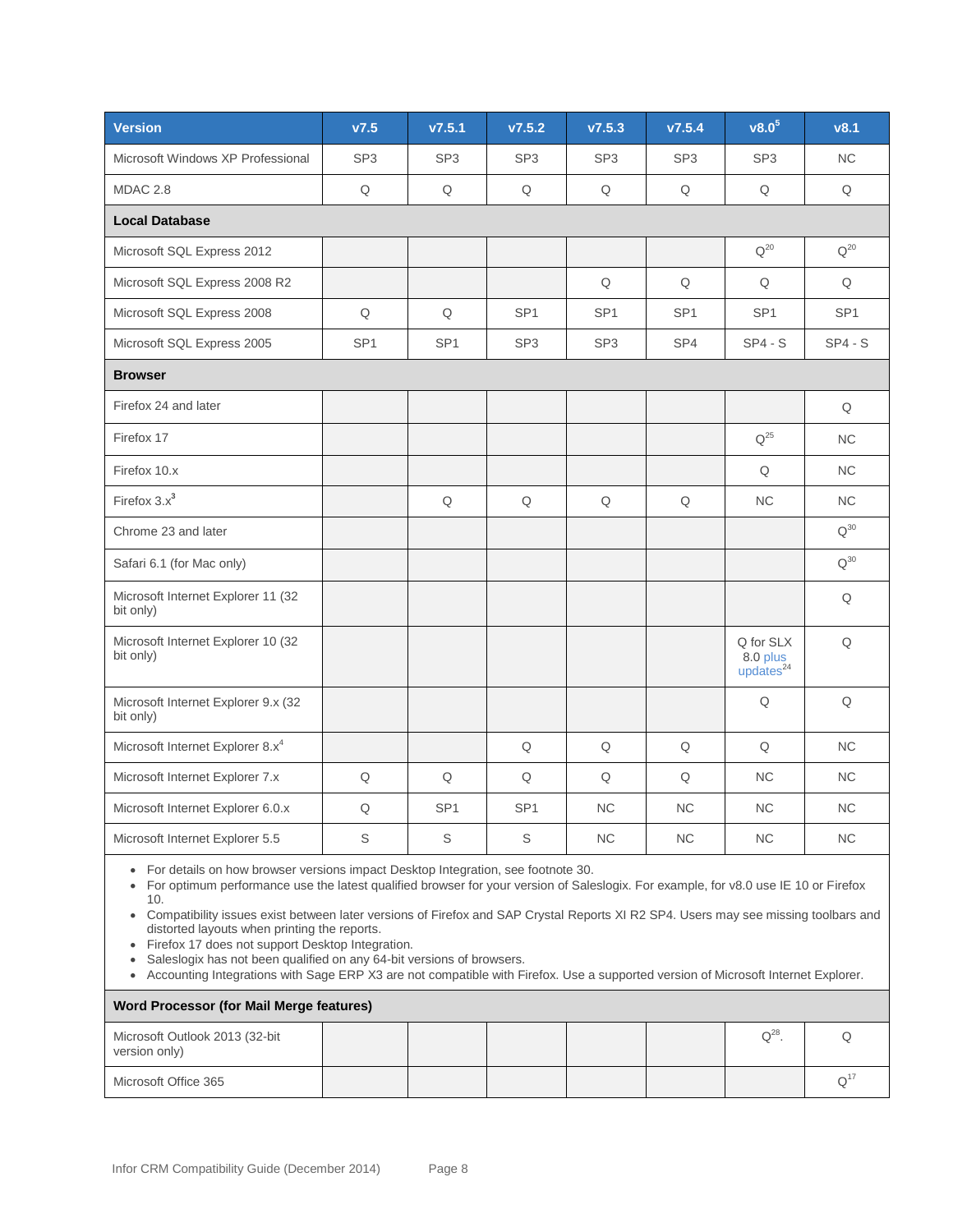| <b>Version</b>                                                                                                          | V7.5            | V7.5.1          | V7.5.2          | V7.5.3          | V7.5.4                 | v8.0 <sup>5</sup>                             | v8.1       |  |  |  |  |
|-------------------------------------------------------------------------------------------------------------------------|-----------------|-----------------|-----------------|-----------------|------------------------|-----------------------------------------------|------------|--|--|--|--|
| Microsoft Outlook 2010 (32-bit<br>version only)                                                                         |                 |                 |                 | Q               | Q                      | Q                                             | Q          |  |  |  |  |
| Microsoft Word 2007                                                                                                     | Q               | Q               | SP <sub>1</sub> | SP <sub>1</sub> | SP <sub>2</sub>        | SP <sub>2</sub>                               | $SP2^{29}$ |  |  |  |  |
| Microsoft Word 2003                                                                                                     | SP <sub>2</sub> | SP <sub>2</sub> | SP <sub>3</sub> | SP <sub>3</sub> | SP <sub>3</sub>        | SP <sub>3</sub>                               | <b>NC</b>  |  |  |  |  |
| Microsoft Word XP                                                                                                       | SP <sub>3</sub> | SP <sub>3</sub> | SP <sub>3</sub> | <b>NC</b>       | NC.                    | <b>NC</b>                                     | <b>NC</b>  |  |  |  |  |
| Microsoft Word 2000                                                                                                     | NC              | NC              | NC              | NC              | NC                     | <b>NC</b>                                     | NC.        |  |  |  |  |
| Microsoft Office Home and Business Editions are not compatible with Outlook Integration/Desktop Integration/Mail Merge. |                 |                 |                 |                 |                        |                                               |            |  |  |  |  |
| <b>Export to Excel</b>                                                                                                  |                 |                 |                 |                 |                        |                                               |            |  |  |  |  |
| In Saleslogix v8.1, Export to Excel is qualified with both 32 bit and 64-bit versions of Microsoft Excel.               |                 |                 |                 |                 |                        |                                               |            |  |  |  |  |
| <b>Email</b>                                                                                                            |                 |                 |                 |                 |                        |                                               |            |  |  |  |  |
| Microsoft Outlook 2013 (64-bit<br>version)                                                                              |                 |                 |                 |                 |                        | NC.                                           | $Q^9$      |  |  |  |  |
| Microsoft Outlook 2013 (32-bit<br>version only)                                                                         |                 |                 |                 |                 |                        | $Q^{28}$ .                                    | Q          |  |  |  |  |
| Microsoft Outlook 2010 (64-bit<br>version)                                                                              |                 |                 |                 |                 |                        | NC.                                           | Q          |  |  |  |  |
| Microsoft Outlook 2010 (32-bit<br>version only)                                                                         |                 |                 |                 | Q               | Q                      | Q                                             | Q          |  |  |  |  |
| Microsoft Outlook 2007 (32-bit<br>version only)                                                                         | Q               | Q               | Q               | Q               | SP <sub>2</sub>        | SP <sub>2</sub>                               | <b>NC</b>  |  |  |  |  |
| Microsoft Outlook 2003                                                                                                  | SP <sub>2</sub> | SP <sub>2</sub> | SP <sub>2</sub> | SP <sub>2</sub> | $SP2 = Q$<br>$SP3 = S$ | $SP2 = Q$<br>$SP3 = S$                        | <b>NC</b>  |  |  |  |  |
| Microsoft Outlook XP (Workgroup or<br>Corporate mode, not Internet-only<br>mode)                                        | SP <sub>3</sub> | SP <sub>3</sub> | SP <sub>3</sub> | <b>NC</b>       | <b>NC</b>              | <b>NC</b>                                     | <b>NC</b>  |  |  |  |  |
| Microsoft Outlook 2000                                                                                                  | NC              | <b>NC</b>       | <b>NC</b>       | <b>NC</b>       | NC                     | <b>NC</b>                                     | <b>NC</b>  |  |  |  |  |
| .NET Framework                                                                                                          |                 |                 |                 |                 |                        |                                               |            |  |  |  |  |
| Microsoft .NET Framework 4.5.1                                                                                          |                 |                 |                 |                 |                        |                                               | Q          |  |  |  |  |
| Microsoft .NET Framework 4.5                                                                                            |                 |                 |                 |                 |                        | Q for SLX<br>8.0 plus<br>update <sup>24</sup> | Q          |  |  |  |  |
| Microsoft .NET Framework 4.0                                                                                            |                 |                 |                 |                 |                        | $Q^{16}$                                      | $Q^{16}$   |  |  |  |  |
| Microsoft .NET Framework 3.5.1                                                                                          |                 |                 | Q               | Q               | Q                      | NC.                                           | NC.        |  |  |  |  |
| Microsoft .NET Framework 3.0<br>(Required if using Process<br>Orchestration)                                            | Q               | Q               | S               | S               | NC.                    | NC.                                           | NC.        |  |  |  |  |
| Microsoft .NET Framework 2.0                                                                                            | Q               | Q               | S               | S               | NC                     | NC.                                           | NC.        |  |  |  |  |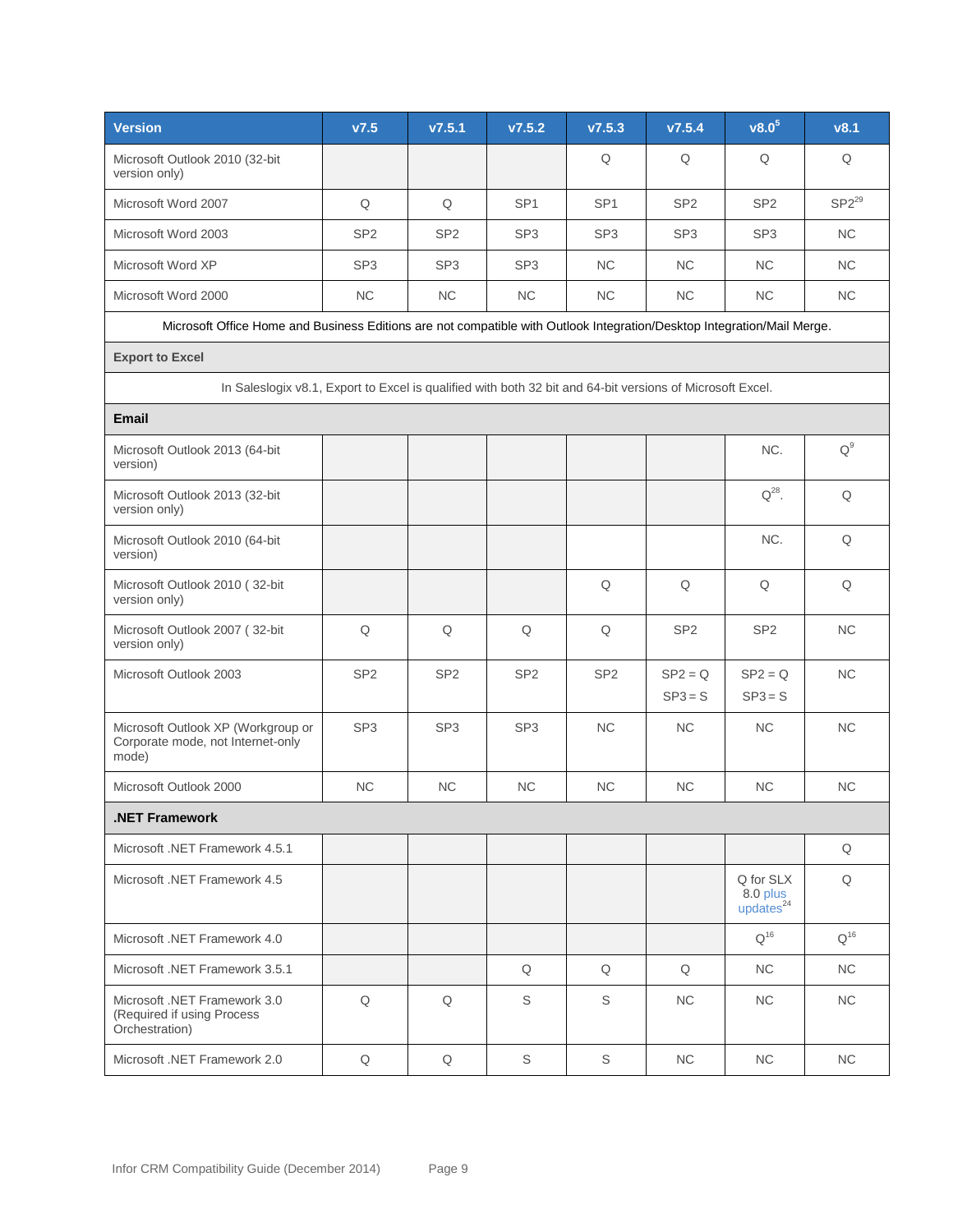| <b>Version</b>                                                                                                          | V7.5            | V7.5.1          | V7.5.2                | V7.5.3                | V7.5.4                | $v8.0^{5}$                                     | v8.1            |  |
|-------------------------------------------------------------------------------------------------------------------------|-----------------|-----------------|-----------------------|-----------------------|-----------------------|------------------------------------------------|-----------------|--|
| <b>Administrative Workstation</b>                                                                                       |                 |                 |                       |                       |                       |                                                |                 |  |
| Hardware <sup>1</sup>                                                                                                   |                 |                 |                       |                       |                       |                                                |                 |  |
| Memory: minimum/recommended<br>memory (MB)                                                                              | $512/1G+$       | $512/1G+$       | $512/1G+$             | $512/1G+$             | $512/1G+$             | 2GB/4GB                                        | 2GB/4GB         |  |
| CPU/processor:<br>minimum/recommended                                                                                   | 800/1GHz+       | 800/1GHz<br>$+$ | 800/1GHz<br>$\ddot{}$ | 800/1GHz<br>$\ddot{}$ | 800/1GHz<br>$\ddot{}$ | 2GHz/<br>2.5GHz                                | 2GHz/<br>2.5GHz |  |
| Hard drive speed                                                                                                        | 7200 RPM        | 7200 RPM        | 7200 RPM              | 7200 RPM              | 7200 RPM              | 7200<br>RPM/SSD                                | 7200<br>RPM/SSD |  |
| Recommended memory for<br>Architect Customization and<br>Development (MB)                                               | $1GB+$          | $1GB+$          | $1GB+$                | $1GB+$                | $1GB+$                | $1GB+$                                         | $1GB+$          |  |
| Free disk space for application files<br>(MB)                                                                           | $500+$          | $500+$          | $500+$                | $500+$                | $500+$                | 10GB                                           | 10GB            |  |
| <b>Operating System</b>                                                                                                 |                 |                 |                       |                       |                       |                                                |                 |  |
| Microsoft Windows 8.1                                                                                                   |                 |                 |                       |                       |                       |                                                | S               |  |
| Microsoft Windows 8                                                                                                     |                 |                 |                       |                       |                       | Q for SLX<br>8.0 plus<br>updates <sup>24</sup> | Q               |  |
| Microsoft Windows 7 SP1                                                                                                 |                 |                 |                       |                       | Q                     | Q                                              | Q               |  |
| Microsoft Windows 7                                                                                                     |                 |                 | Q                     | Q                     | Q                     | Q                                              | Q               |  |
| Microsoft Windows Vista Business                                                                                        | SP <sub>1</sub> | SP <sub>1</sub> | SP <sub>2</sub>       | SP <sub>2</sub>       | SP <sub>2</sub>       | SP <sub>2</sub>                                | SP <sub>2</sub> |  |
| Microsoft Windows XP Professional                                                                                       | SP <sub>3</sub> | SP <sub>3</sub> | SP <sub>3</sub>       | SP <sub>3</sub>       | SP <sub>3</sub>       | SP <sub>3</sub>                                | <b>NC</b>       |  |
| Microsoft Windows 2000<br>Professional                                                                                  | NC              | NC              | <b>NC</b>             | NC                    | NC                    | <b>NC</b>                                      | <b>NC</b>       |  |
| MDAC 2.8                                                                                                                | Q               | Q               | Q                     | Q                     | Q                     | Q                                              | Q               |  |
| Word Processor (for Mail Merge template management)                                                                     |                 |                 |                       |                       |                       |                                                |                 |  |
| Microsoft Word 2013 (32-bit version<br>only)                                                                            |                 |                 |                       |                       |                       | Q                                              | Q               |  |
| Microsoft Word 2010 (supports 32-<br>bit version only)                                                                  |                 |                 |                       | Q                     | $\mathsf Q$           | Q                                              | Q               |  |
| Microsoft Word 2007                                                                                                     | Q               | Q               | SP <sub>1</sub>       | SP <sub>1</sub>       | SP <sub>2</sub>       | SP <sub>2</sub>                                | SP <sub>2</sub> |  |
| Microsoft Word 2003                                                                                                     | SP <sub>2</sub> | SP <sub>2</sub> | SP <sub>3</sub>       | SP <sub>3</sub>       | SP <sub>3</sub>       | SP <sub>3</sub>                                | NC.             |  |
| Microsoft Word XP                                                                                                       | SP <sub>3</sub> | SP <sub>3</sub> | SP <sub>3</sub>       | <b>NC</b>             | NC                    | NC                                             | NC              |  |
| Microsoft Word 2000                                                                                                     | NC              | NC              | NC                    | <b>NC</b>             | NC                    | NC                                             | NC              |  |
| Microsoft Office Home and Business Editions are not compatible with Outlook Integration/Desktop Integration/Mail Merge. |                 |                 |                       |                       |                       |                                                |                 |  |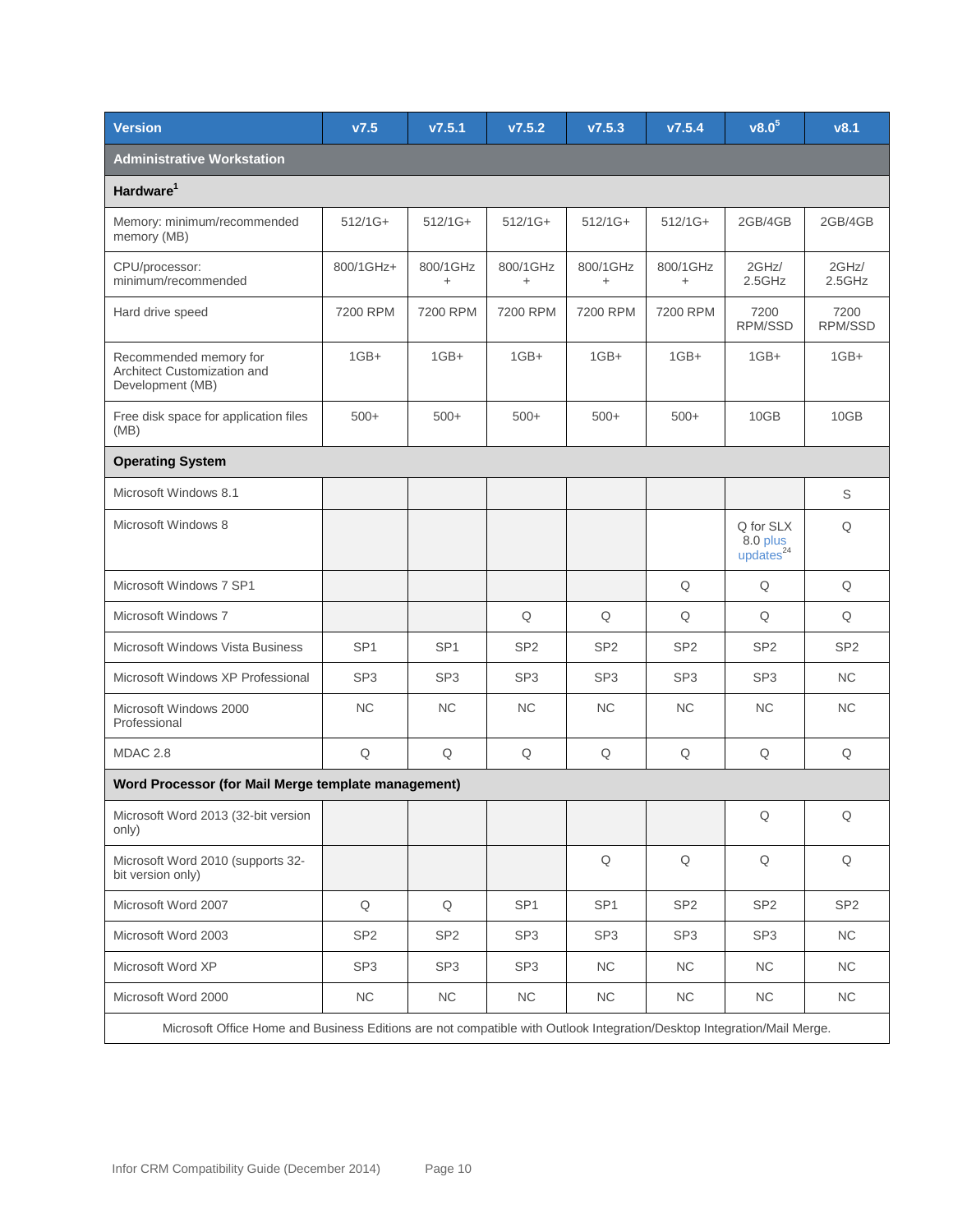| <b>Version</b>                                                                                                                        | V7.5                              | V7.5.1          | V7.5.2                            | V7.5.3                            | V7.5.4                            | v8.0 <sup>5</sup>                             | v8.1            |  |
|---------------------------------------------------------------------------------------------------------------------------------------|-----------------------------------|-----------------|-----------------------------------|-----------------------------------|-----------------------------------|-----------------------------------------------|-----------------|--|
| <b>Reporting</b>                                                                                                                      |                                   |                 |                                   |                                   |                                   |                                               |                 |  |
| <b>Crystal Reports Professional</b>                                                                                                   | XI R <sub>2</sub> SP <sub>3</sub> | XI R2 SP3       | XI R <sub>2</sub> SP <sub>3</sub> | XI R <sub>2</sub> SP <sub>3</sub> | XI R <sub>2</sub> SP <sub>4</sub> | XI <sub>R2</sub><br>$SP4^{22}$                | 2011 V13<br>SP7 |  |
| <b>Browser</b>                                                                                                                        |                                   |                 |                                   |                                   |                                   |                                               |                 |  |
| Firefox 24 and Later                                                                                                                  |                                   |                 |                                   |                                   |                                   |                                               | Q               |  |
| Firefox 17                                                                                                                            |                                   |                 |                                   |                                   |                                   | $Q^{25}$                                      | <b>NC</b>       |  |
| Firefox 10.x                                                                                                                          |                                   |                 |                                   |                                   |                                   | Q                                             | <b>NC</b>       |  |
| Firefox $3.x^3$                                                                                                                       |                                   | Q               | Q                                 | Q                                 | Q                                 | <b>NC</b>                                     | <b>NC</b>       |  |
| Microsoft Internet Explorer 11 (32)<br>bit only)                                                                                      |                                   |                 |                                   |                                   |                                   |                                               | S               |  |
| Microsoft Internet Explorer 10 (32<br>bit only)                                                                                       |                                   |                 |                                   |                                   |                                   | Q for SLX<br>8.0 plus<br>update <sup>24</sup> | Q               |  |
| Microsoft Internet Explorer 9.x (32<br>bit only)                                                                                      |                                   |                 |                                   |                                   |                                   | Q                                             | Q               |  |
| Microsoft Internet Explorer 8.x <sup>4</sup>                                                                                          |                                   |                 | Q                                 | Q                                 | Q                                 | Q                                             | $NC$            |  |
| Microsoft Internet Explorer 7.x                                                                                                       | Q                                 | Q               | Q                                 | Q                                 | Q                                 | <b>NC</b>                                     | NC              |  |
| Microsoft Internet Explorer 6.0.x                                                                                                     | Q                                 | SP <sub>1</sub> | SP <sub>1</sub>                   | <b>NC</b>                         | NC.                               | <b>NC</b>                                     | <b>NC</b>       |  |
| Microsoft Internet Explorer 5.5                                                                                                       | $\mathbb S$                       | $\mathbb S$     | S                                 | <b>NC</b>                         | NC.                               | <b>NC</b>                                     | <b>NC</b>       |  |
| • For optimum performance use the latest qualified browser for your version of Saleslogix. For example, for v8.0 use IE 10 or Firefox |                                   |                 |                                   |                                   |                                   |                                               |                 |  |

 For optimum performance use the latest qualified browser for your version of Saleslogix. For example, for v8.0 use IE 10 or Firefox 10.

• Firefox 17 does not support Desktop Integration.

Saleslogix has not been qualified on any 64-bit versions of browsers.

Accounting Integrations with Sage ERP X3 are not compatible with Firefox. Use a supported version of Microsoft Internet Explorer.

### **Host Database Server**

| Hardware <sup>1</sup>                                                                                        |             |             |             |             |           |                                    |                                   |  |
|--------------------------------------------------------------------------------------------------------------|-------------|-------------|-------------|-------------|-----------|------------------------------------|-----------------------------------|--|
| Memory: minimum/recommended<br>(MB)                                                                          | $1GB/4GB+$  | 1GB/4GB+    | $1GB/4GB+$  | 1GB/4GB+    | 1GB/4GB+  | 4GB/8GB+                           | 4GB/8GB+                          |  |
| CPU/processor: minimum<br>/recommended processor (MHz)                                                       | $800/1.5G+$ | $800/1.5G+$ | $800/1.5G+$ | $800/1.5G+$ | 800/1.5G+ | $1.8$ GHz $\lambda$ 2.<br>$0$ GHz+ | $1.8$ GHz $\lambda$ 2.0<br>$GHz+$ |  |
| CPU cores: minimum/recommended                                                                               | 2/4         | 2/4         | 2/4         | 2/4         | 2/4       | 4/6                                | 4/6                               |  |
| Hard drive speed                                                                                             | 7200 RPM    | 7200 RPM    | 7200 RPM    | 7200 RPM    | 7200 RPM  | 7200 RPM                           | 7200 RPM                          |  |
| Free disk space for application files<br>(MB)                                                                | $2000+$     | $2000+$     | $2000+$     | $2000+$     | $2000+$   | 10GB\40G<br>B                      | 10GB\40GB                         |  |
| For advanced implementations, consider 16 GB memory, 2.3 GHz CPU, Solid State hard drive speed, and 8 cores. |             |             |             |             |           |                                    |                                   |  |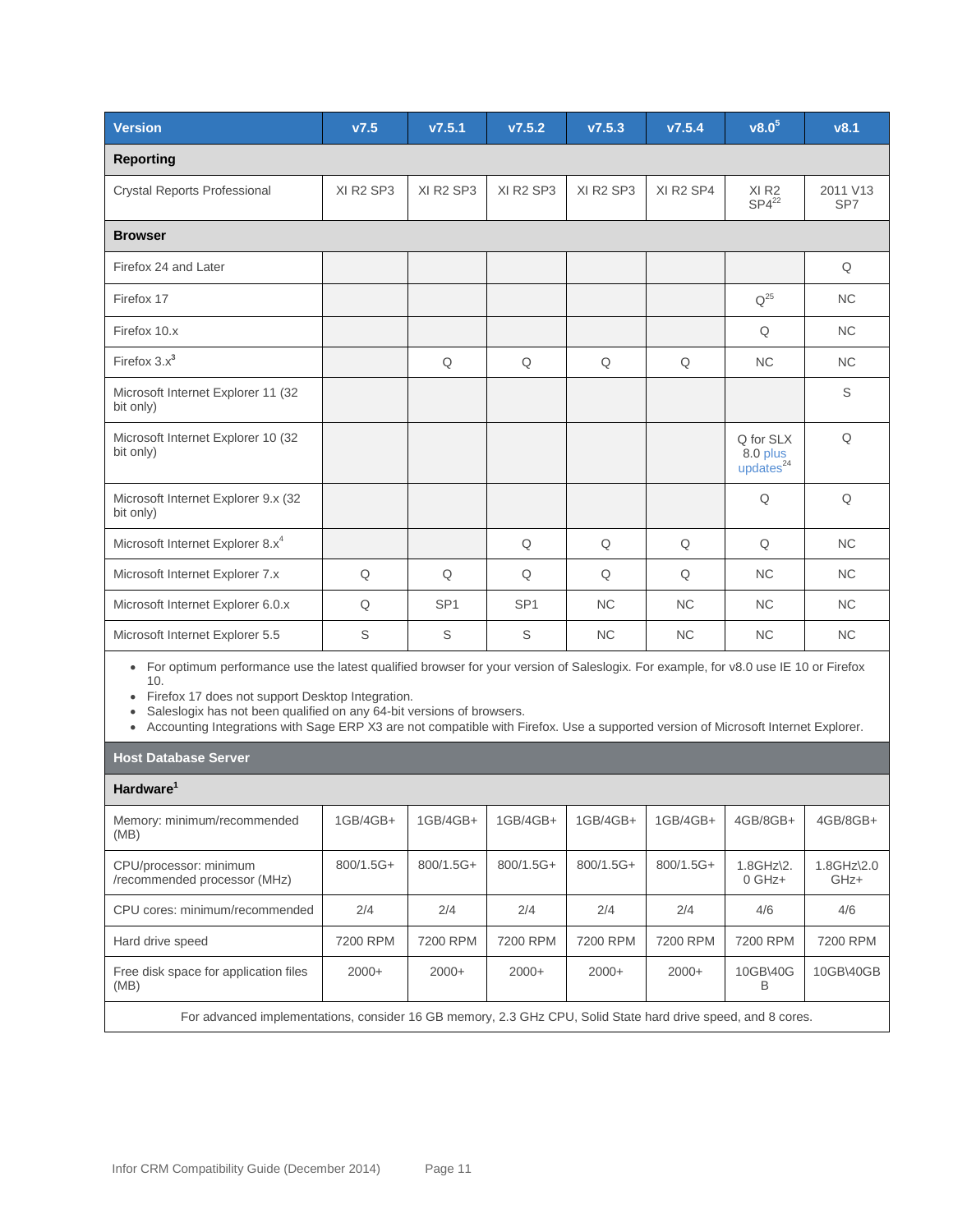| <b>Version</b>                                                                                                                                                                                                                                                                                                                                                                                                                                                                                                                               | V7.5                                                                  | V7.5.1          | V7.5.2          | V7.5.3          | V7.5.4           | V8.0 <sup>5</sup>                              | v8.1            |  |  |
|----------------------------------------------------------------------------------------------------------------------------------------------------------------------------------------------------------------------------------------------------------------------------------------------------------------------------------------------------------------------------------------------------------------------------------------------------------------------------------------------------------------------------------------------|-----------------------------------------------------------------------|-----------------|-----------------|-----------------|------------------|------------------------------------------------|-----------------|--|--|
| <b>Operating System</b>                                                                                                                                                                                                                                                                                                                                                                                                                                                                                                                      |                                                                       |                 |                 |                 |                  |                                                |                 |  |  |
| Microsoft Windows Server 2012R2                                                                                                                                                                                                                                                                                                                                                                                                                                                                                                              |                                                                       |                 |                 |                 |                  |                                                | S               |  |  |
| Microsoft Windows Server 2012                                                                                                                                                                                                                                                                                                                                                                                                                                                                                                                |                                                                       |                 |                 |                 |                  | Q for SLX<br>8.0 plus<br>updates <sup>24</sup> | Q               |  |  |
| Microsoft Windows 2008 R2 Server                                                                                                                                                                                                                                                                                                                                                                                                                                                                                                             |                                                                       |                 | Q               | Q               | SP <sub>1</sub>  | SP <sub>1</sub>                                | SP <sub>1</sub> |  |  |
| Microsoft Windows 2008 Server                                                                                                                                                                                                                                                                                                                                                                                                                                                                                                                | Q                                                                     | Q               | SP <sub>2</sub> | SP <sub>2</sub> | SP <sub>2</sub>  | SP <sub>2</sub>                                | SP <sub>2</sub> |  |  |
| Microsoft Windows 2003 Server                                                                                                                                                                                                                                                                                                                                                                                                                                                                                                                | SP <sub>2</sub>                                                       | SP <sub>2</sub> | SP <sub>2</sub> | SP <sub>2</sub> | SP <sub>2</sub>  | SP <sub>2</sub>                                | SP <sub>2</sub> |  |  |
| Microsoft Windows 2000<br>Server/Advanced Server                                                                                                                                                                                                                                                                                                                                                                                                                                                                                             | <b>NC</b>                                                             | <b>NC</b>       | <b>NC</b>       | <b>NC</b>       | NC.              | NC.                                            | <b>NC</b>       |  |  |
| <b>MDAC 2.8</b>                                                                                                                                                                                                                                                                                                                                                                                                                                                                                                                              | Q                                                                     | Q               | Q               | Q               | Q                | Q                                              | Q               |  |  |
|                                                                                                                                                                                                                                                                                                                                                                                                                                                                                                                                              | Microsoft Windows 2012, 2012 R2 Server and 2008 R2 are 64-bit systems |                 |                 |                 |                  |                                                |                 |  |  |
| <b>Relational Database Management System (RDBMS)</b>                                                                                                                                                                                                                                                                                                                                                                                                                                                                                         |                                                                       |                 |                 |                 |                  |                                                |                 |  |  |
| Microsoft SQL 2012                                                                                                                                                                                                                                                                                                                                                                                                                                                                                                                           |                                                                       |                 |                 |                 |                  | $Q^{20}$                                       | $Q^{20}$        |  |  |
| Microsoft SQL Server 2008 R2                                                                                                                                                                                                                                                                                                                                                                                                                                                                                                                 |                                                                       |                 |                 | Q               | SP1 <sup>2</sup> | SP <sub>1</sub>                                | SP <sub>1</sub> |  |  |
| Microsoft SQL Server 2008                                                                                                                                                                                                                                                                                                                                                                                                                                                                                                                    | Q                                                                     | Q               | SP <sub>1</sub> | SP <sub>1</sub> | SP <sub>1</sub>  | SP <sub>1</sub>                                | SP <sub>1</sub> |  |  |
| Microsoft SQL Server 2005                                                                                                                                                                                                                                                                                                                                                                                                                                                                                                                    | SP <sub>1</sub>                                                       | SP <sub>1</sub> | SP <sub>3</sub> | SP <sub>3</sub> | SP <sub>3</sub>  | SP <sub>3</sub>                                | SP <sub>3</sub> |  |  |
| Microsoft SQL Server 2000                                                                                                                                                                                                                                                                                                                                                                                                                                                                                                                    | <b>NC</b>                                                             | <b>NC</b>       | NC.             | <b>NC</b>       | <b>NC</b>        | NC.                                            | <b>NC</b>       |  |  |
| SQL Replication: Merge and Snapshot Replication are "NC" for Saleslogix. Transactional Replication is "S"                                                                                                                                                                                                                                                                                                                                                                                                                                    |                                                                       |                 |                 |                 |                  |                                                |                 |  |  |
| Oracle 11g R2                                                                                                                                                                                                                                                                                                                                                                                                                                                                                                                                |                                                                       |                 |                 |                 | Q                | Q                                              | $Q^{18}$        |  |  |
| Oracle 11g                                                                                                                                                                                                                                                                                                                                                                                                                                                                                                                                   | Q                                                                     | Q               | Q               | Q               | Q                | S                                              | $S^{18}$        |  |  |
| Oracle 10g R2 (minimum of<br>10.2.0.1.0 required)                                                                                                                                                                                                                                                                                                                                                                                                                                                                                            | Q                                                                     | Q               | Q               | Q               | Q                | Q                                              | $S^{18}$        |  |  |
| Oracle 9i R2 (minimum 9.2.0.4<br>required with ISO 8859-1 character<br>set)                                                                                                                                                                                                                                                                                                                                                                                                                                                                  | S                                                                     | S               | S               | S               | S                | NC                                             | <b>NC</b>       |  |  |
| Oracle Client/OLE DB Provider Compatibility: Oracle Client software is a required component on each machine making a connection to an<br>Oracle database. Though the Oracle Client software may be cross-compatible between versions, it is assumed that, when possible, the<br>installed Oracle Client software matches the Oracle server version. If the Oracle OLEDB Provider DOES NOT match the major release<br>version of the database software, it is assumed that the OLEDB components will be the latest available from the vendor. |                                                                       |                 |                 |                 |                  |                                                |                 |  |  |
| <b>Email Servers</b>                                                                                                                                                                                                                                                                                                                                                                                                                                                                                                                         |                                                                       |                 |                 |                 |                  |                                                |                 |  |  |
| Microsoft Exchange                                                                                                                                                                                                                                                                                                                                                                                                                                                                                                                           | Q                                                                     | Q               | Q               | Q               | Q                | Q                                              | Q               |  |  |
| Lotus Notes (Office mode)                                                                                                                                                                                                                                                                                                                                                                                                                                                                                                                    | S                                                                     | Q               | Q               | Q               | Q                | S                                              | NC.             |  |  |
| GroupWise                                                                                                                                                                                                                                                                                                                                                                                                                                                                                                                                    | S                                                                     | S               | S               | S               | S                | NC.                                            | NC.             |  |  |
| POP3/SMTP                                                                                                                                                                                                                                                                                                                                                                                                                                                                                                                                    | Q                                                                     | Q               | Q               | Q               | Q                | S                                              | S               |  |  |
| <b>IMAP/SMTP</b>                                                                                                                                                                                                                                                                                                                                                                                                                                                                                                                             | Q                                                                     | Q               | Q               | Q               | Q                | S                                              | S               |  |  |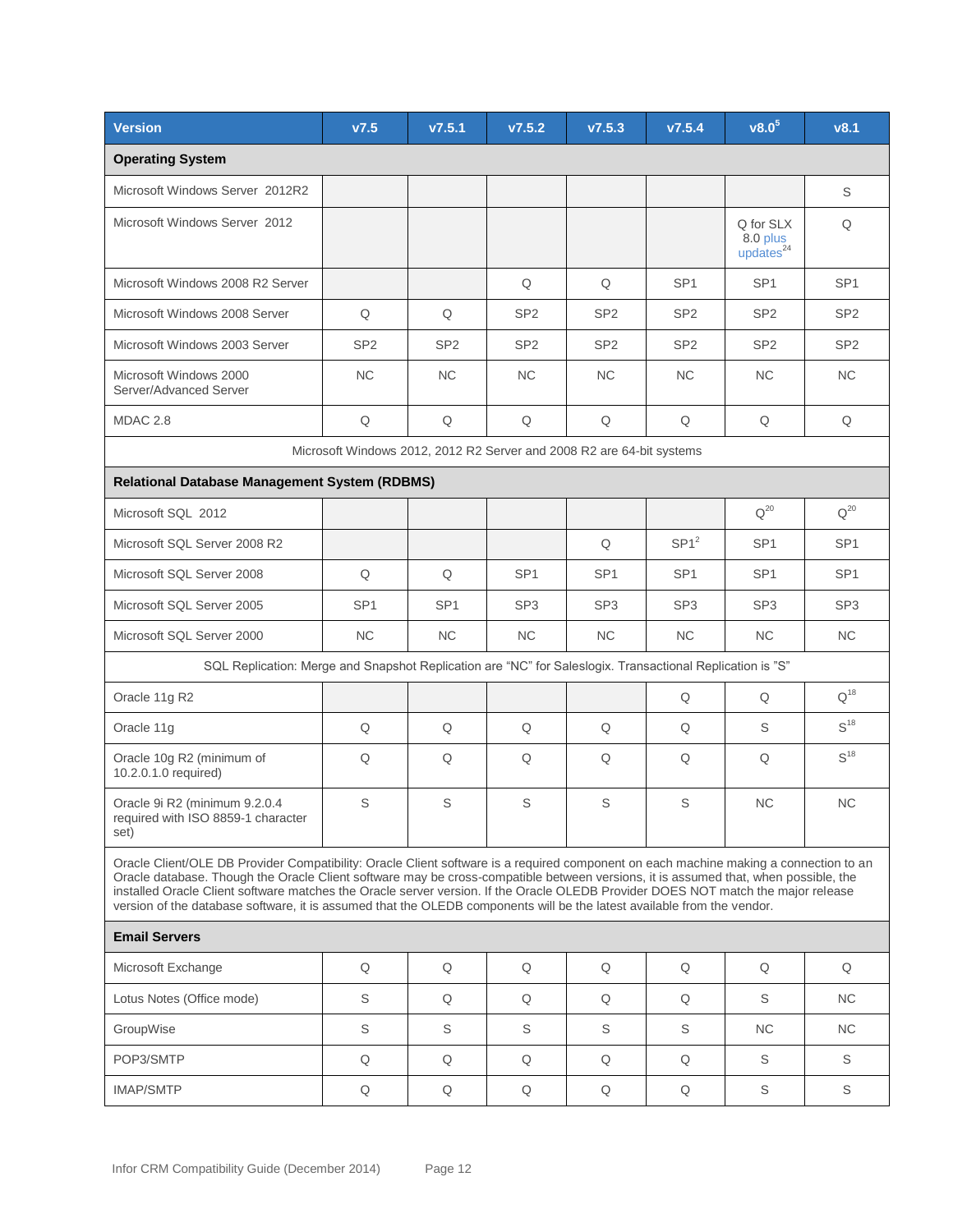| <b>Version</b>                                                                                                                    | V7.5            | V7.5.1          | v7.5.2          | V7.5.3          | v7.5.4          | v8.0 <sup>5</sup>                              | v8.1               |  |  |
|-----------------------------------------------------------------------------------------------------------------------------------|-----------------|-----------------|-----------------|-----------------|-----------------|------------------------------------------------|--------------------|--|--|
| Application Server (May reside on same hardware as Synchronization Server depending on size of database and number<br>of remotes) |                 |                 |                 |                 |                 |                                                |                    |  |  |
| Hardware <sup>1</sup>                                                                                                             |                 |                 |                 |                 |                 |                                                |                    |  |  |
| Memory: minimum/recommended<br>(MB)                                                                                               | 512/1GB+        | 512/1GB+        | 512/1GB+        | 512/1GB+        | 512/1GB+        | 2GB/4GB                                        | 2GB/4GB            |  |  |
| CPU/processor:<br>minimum/recommended (MHZ)                                                                                       | 450/1.5G+       | 450/1.5G+       | 450/1.5G+       | 450/1.5G+       | 450/1.5G+       | 1.8 GHz/<br>2.0GHz                             | 1.8 GHz/<br>2.0GHz |  |  |
| CPU cores: minimum/recommended                                                                                                    | 2/4             | 2/4             | 2/4             | 2/4             | 2/4             | 2/4                                            | 2/4                |  |  |
| Hard drive speed                                                                                                                  | 7200 RPM        | 7200 RPM        | 7200 RPM        | 7200 RPM        | 7200 RPM        | 7200 RPM                                       | 7200 RPM           |  |  |
| Free disk space for application files<br>(MB)                                                                                     | $2000+$         | $2000+$         | $2000+$         | $2000+$         | $2000+$         | 10 GB                                          | 10 GB              |  |  |
| <b>Operating System</b>                                                                                                           |                 |                 |                 |                 |                 |                                                |                    |  |  |
| Microsoft Windows Server 2012R2                                                                                                   |                 |                 |                 |                 |                 |                                                | S                  |  |  |
| Microsoft Windows Server 2012                                                                                                     |                 |                 |                 |                 |                 | Q for SLX<br>8.0 plus<br>update <sup>24</sup>  | Q                  |  |  |
| Microsoft Windows 2008 R2 Server                                                                                                  |                 |                 | Q               | Q               | Q               | SP <sub>1</sub>                                | SP <sub>1</sub>    |  |  |
| Microsoft Windows 2008 Server                                                                                                     | Q               | Q               | SP <sub>2</sub> | SP <sub>2</sub> | SP <sub>2</sub> | SP <sub>2</sub>                                | SP <sub>2</sub>    |  |  |
| Microsoft Windows 2003 Server                                                                                                     | SP <sub>2</sub> | SP <sub>2</sub> | SP <sub>2</sub> | SP <sub>2</sub> | SP <sub>2</sub> | SP <sub>2</sub>                                | SP <sub>2</sub>    |  |  |
| Microsoft Windows 2000<br>Server/Advanced Server                                                                                  | <b>NC</b>       | <b>NC</b>       | <b>NC</b>       | <b>NC</b>       | <b>NC</b>       | <b>NC</b>                                      | <b>NC</b>          |  |  |
| <b>MDAC 2.8</b>                                                                                                                   | Q               | Q               | Q               | Q               | Q               | Q                                              | Q                  |  |  |
| <b>Synchronization Server</b>                                                                                                     |                 |                 |                 |                 |                 |                                                |                    |  |  |
| Hardware <sup>1</sup>                                                                                                             |                 |                 |                 |                 |                 |                                                |                    |  |  |
| Memory: minimum/recommended<br>(MB)                                                                                               | 256/512+        | 256/512+        | 256/512+        | 256/512+        | 256/512+        | 2GB/4GB                                        | 2GB/4GB            |  |  |
| CPU/processor:<br>minimum/recommended (MHZ)                                                                                       | 450/800+        | 450/800+        | 450/800+        | 450/800+        | 450/800+        | 1.8 GHz/<br>2.0GHz                             | 1.8 GHz/<br>2.0GHz |  |  |
| CPU cores: minimum/recommended                                                                                                    |                 |                 |                 |                 |                 | 2/4                                            | 2/4                |  |  |
| Hard drive speed                                                                                                                  | 7200 RPM        | 7200 RPM        | 7200 RPM        | 7200 RPM        | 7200 RPM        | 7200 RPM                                       | 7200 RPM           |  |  |
| Free disk space for application files<br>(MB)                                                                                     | $2000+$         | $2000+$         | $2000+$         | $2000+$         | $2000+$         | 10GB                                           | 10GB               |  |  |
| <b>Operating System</b>                                                                                                           |                 |                 |                 |                 |                 |                                                |                    |  |  |
| Microsoft Windows Server 2012R2                                                                                                   |                 |                 |                 |                 |                 |                                                | S                  |  |  |
| Microsoft Windows Server 2012                                                                                                     |                 |                 |                 |                 |                 | Q for SLX<br>8.0 plus<br>updates <sup>24</sup> | Q                  |  |  |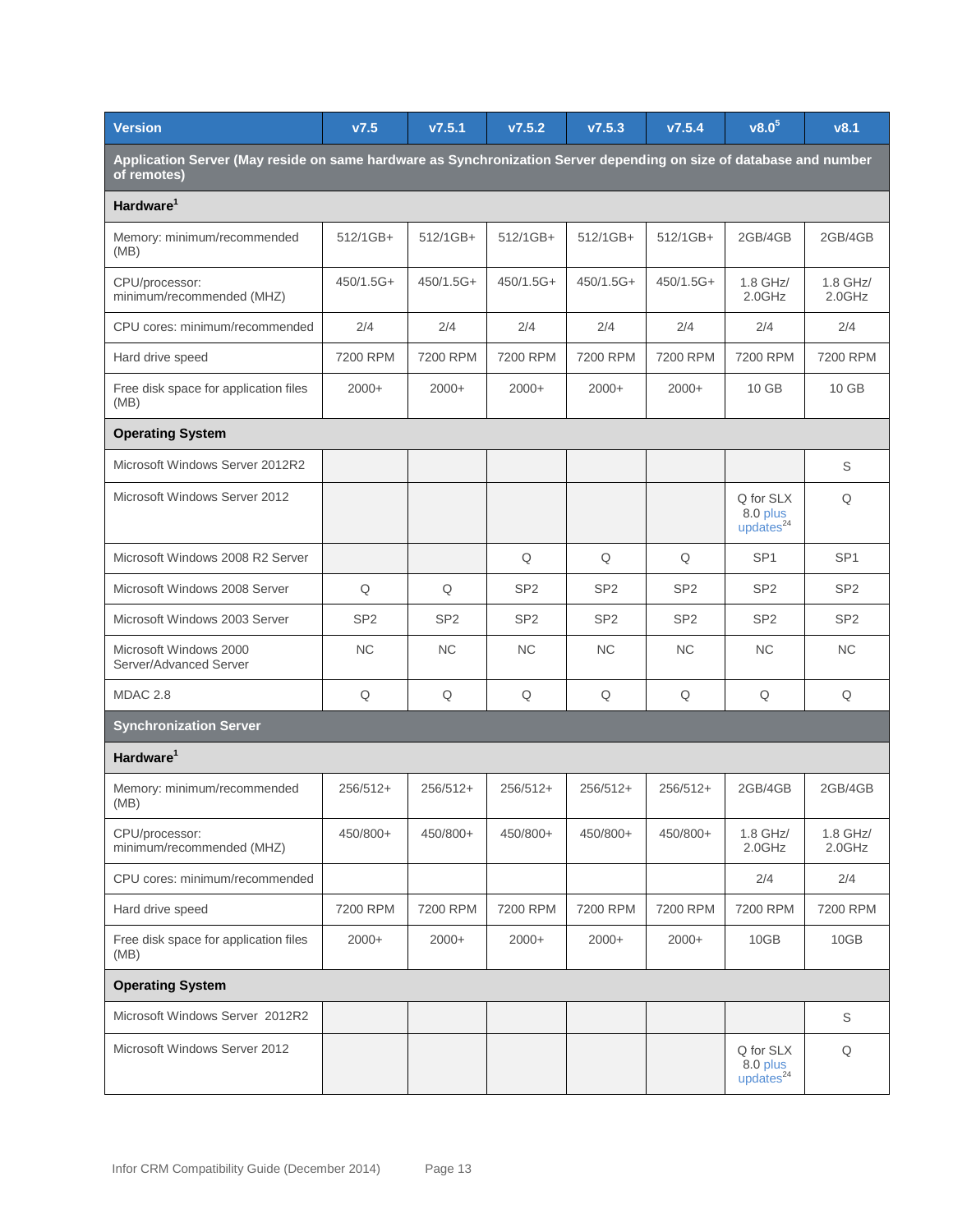| <b>Version</b>                                                                                               | V7.5            | V7.5.1                 | V7.5.2                 | V7.5.3          | V7.5.4                 | v8.0 <sup>5</sup>                             | v8.1                  |  |  |
|--------------------------------------------------------------------------------------------------------------|-----------------|------------------------|------------------------|-----------------|------------------------|-----------------------------------------------|-----------------------|--|--|
| Microsoft Windows 2008 R2 Server                                                                             |                 |                        | Q                      | Q               | SP <sub>1</sub>        | SP <sub>1</sub>                               | SP <sub>1</sub>       |  |  |
| Microsoft Windows 2008 Server                                                                                | Q               | Q                      | SP <sub>2</sub>        | SP <sub>2</sub> | SP <sub>2</sub>        | SP <sub>2</sub>                               | SP <sub>2</sub>       |  |  |
| Microsoft Windows 2003 Server                                                                                | SP <sub>2</sub> | SP <sub>2</sub>        | SP <sub>2</sub>        | SP <sub>2</sub> | SP <sub>2</sub>        | SP <sub>2</sub>                               | SP <sub>2</sub>       |  |  |
| Microsoft Windows 2000<br>Server/Advanced Server                                                             | <b>NC</b>       | <b>NC</b>              | <b>NC</b>              | <b>NC</b>       | <b>NC</b>              | NC.                                           | <b>NC</b>             |  |  |
| MDAC <sub>2.8</sub>                                                                                          | $\mathsf Q$     | Q                      | Q                      | Q               | Q                      | Q                                             | Q                     |  |  |
| <b>Remote Office Server</b>                                                                                  |                 |                        |                        |                 |                        |                                               |                       |  |  |
| Hardware <sup>1</sup>                                                                                        |                 |                        |                        |                 |                        |                                               |                       |  |  |
| Memory: minimum/recommended<br>(MB)                                                                          | 512/1GB+        | 512/1GB+               | 512/1GB+               | 512/1GB+        | 512/1GB+               | 4GB/8GB                                       | 4GB/8GB               |  |  |
| CPU/processor:<br>minimum/recommended (MHZ)                                                                  | $1.5G/2.0G+$    | 1.5G/2.0G<br>$\ddot{}$ | 1.5G/2.0G<br>$\ddot{}$ | 1.5G/2.0G       | 1.5G/2.0G<br>$\ddot{}$ | 1.8<br>GHz/2.0G<br>Hz                         | 1.8<br>GHz/2.0GH<br>Ζ |  |  |
| CPU cores: minimum/recommended                                                                               | 2/4             | 2/4                    | 2/4                    | 2/4             | 2/4                    | 4/6                                           | 4/6                   |  |  |
| Hard drive speed                                                                                             | 7200 RPM        | 7200 RPM               | 7200 RPM               | 7200 RPM        | 7200 RPM               | 7200 RPM                                      | 7200 RPM              |  |  |
| Free disk space for application files<br>(MB)                                                                | $2000+$         | $2000+$                | $2000+$                | $2000+$         | $2000+$                | 10 GB                                         | 10 GB                 |  |  |
| For advanced implementations, consider 16 GB memory, 2.3 GHz CPU, Solid State hard drive speed, and 8 cores. |                 |                        |                        |                 |                        |                                               |                       |  |  |
| <b>Operating System</b>                                                                                      |                 |                        |                        |                 |                        |                                               |                       |  |  |
| Microsoft Windows Server 2012R2                                                                              |                 |                        |                        |                 |                        |                                               | S                     |  |  |
| Microsoft Windows Server 2012                                                                                |                 |                        |                        |                 |                        | Q for SLX<br>8.0 plus<br>update <sup>24</sup> | Q                     |  |  |
| Microsoft Windows 2008 R2 Server <sup>7</sup>                                                                |                 |                        | Q                      | Q               | SP <sub>1</sub>        | SP <sub>1</sub>                               | SP <sub>1</sub>       |  |  |
| Microsoft Windows 2008 Server <sup>7</sup>                                                                   | Q               | Q                      | SP <sub>2</sub>        | SP <sub>2</sub> | SP <sub>2</sub>        | SP <sub>2</sub>                               | SP <sub>2</sub>       |  |  |
| Microsoft Windows 2003 Server                                                                                | SP <sub>2</sub> | SP <sub>2</sub>        | SP <sub>2</sub>        | SP <sub>2</sub> | SP <sub>2</sub>        | SP <sub>2</sub>                               | SP <sub>2</sub>       |  |  |
| Microsoft Windows 2000<br>Server/Advanced Server                                                             | <b>NC</b>       | NC                     | NC                     | NC              | NC                     | <b>NC</b>                                     | NC                    |  |  |
| MDAC 2.8                                                                                                     | Q               | Q                      | Q                      | Q               | $\mathsf Q$            | Q                                             | Q                     |  |  |
| <b>Relational Database Management System (RDBMS)</b>                                                         |                 |                        |                        |                 |                        |                                               |                       |  |  |
| Microsoft SQL Server 2012                                                                                    |                 |                        |                        |                 |                        | $Q^{20}$                                      | $Q^{20}$              |  |  |
| Microsoft SQL Server 2008 R2                                                                                 |                 |                        |                        | Q               | SP <sub>1</sub>        | SP <sub>1</sub>                               | SP <sub>1</sub>       |  |  |
| Microsoft SQL Server 2008                                                                                    | Q               | Q                      | SP <sub>1</sub>        | SP <sub>1</sub> | SP <sub>1</sub>        | SP <sub>1</sub>                               | SP <sub>1</sub>       |  |  |
| Microsoft SQL Server 2005                                                                                    | SP <sub>1</sub> | SP <sub>1</sub>        | SP <sub>3</sub>        | SP <sub>3</sub> | SP <sub>3</sub>        | SP <sub>3</sub>                               | SP <sub>3</sub>       |  |  |
| Microsoft SQL Server 2000                                                                                    | <b>NC</b>       | NC                     | NC                     | NC              | NC                     | <b>NC</b>                                     | NC                    |  |  |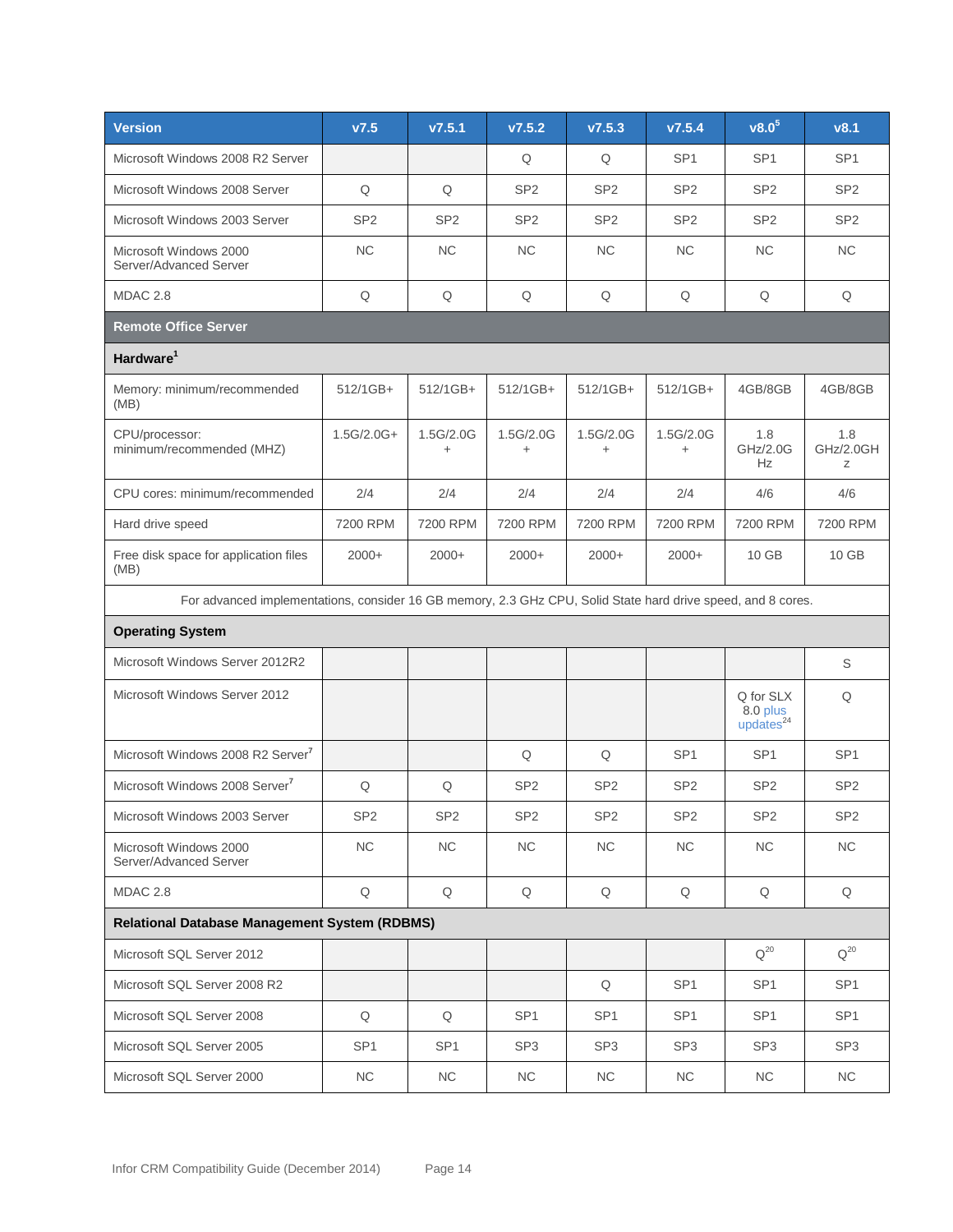| <b>Version</b>                                                                                               | V7.5                                                                  | V7.5.1           | V7.5.2                 | V7.5.3           | V7.5.4           | v8.0 <sup>5</sup>                              | v8.1                   |  |
|--------------------------------------------------------------------------------------------------------------|-----------------------------------------------------------------------|------------------|------------------------|------------------|------------------|------------------------------------------------|------------------------|--|
| <b>Web Host Server</b>                                                                                       |                                                                       |                  |                        |                  |                  |                                                |                        |  |
| Hardware <sup>1</sup>                                                                                        |                                                                       |                  |                        |                  |                  |                                                |                        |  |
| Memory: minimum/recommended<br>(MB)                                                                          | 1GB/4.0GB<br>$+$                                                      | 1GB/4.0G<br>B+   | 1GB/4.0G<br>B+         | 1GB/4.0G<br>$B+$ | 1GB/4.0G<br>B+   | 4GB/8.0G<br>B+                                 | 4GB/8.0GB<br>$\ddot{}$ |  |
| CPU/processor:<br>minimum/recommended (MHZ)                                                                  | $1.5G/2.0G+$                                                          | 1.5G/2.0G<br>$+$ | 1.5G/2.0G<br>$\ddot{}$ | 1.5G/2.0G<br>$+$ | 1.5G/2.0G<br>$+$ | 1.8G/2.0G<br>$+$                               | $1.8G/2.0G+$           |  |
| CPU cores: minimum/recommended                                                                               | 2/4                                                                   | 2/4              | 2/4                    | 2/4              | 2/4              | 4/6                                            | 4/6                    |  |
| Hard drive speed                                                                                             | 7200 RPM                                                              | 7200 RPM         | 7200 RPM               | 7200 RPM         | 7200 RPM         | 7200 RPM                                       | 7200 RPM               |  |
| Free disk space for application files<br>(MB)                                                                | $500+$                                                                | $500+$           | $500+$                 | $500+$           | $500+$           | 10GB                                           | 10GB                   |  |
| For advanced implementations, consider 16 GB memory, 2.3 GHz CPU, Solid State hard drive speed, and 8 cores. |                                                                       |                  |                        |                  |                  |                                                |                        |  |
| <b>Operating System</b>                                                                                      |                                                                       |                  |                        |                  |                  |                                                |                        |  |
| Microsoft Windows Server 2012R2                                                                              |                                                                       |                  |                        |                  |                  |                                                | S                      |  |
| Microsoft Windows Server 2012                                                                                |                                                                       |                  |                        |                  |                  | Q for SLX<br>8.0 plus<br>updates <sup>24</sup> | Q                      |  |
| Microsoft Windows 2008 R2 Server<br>with IIS $7.5^7$                                                         |                                                                       |                  | Q                      | Q                | Q                | Q                                              | Q                      |  |
| Microsoft Windows 2008 Server<br>with IIS $7.0^7$                                                            | Q                                                                     | Q                | SP <sub>2</sub>        | SP <sub>2</sub>  | SP <sub>2</sub>  | SP <sub>2</sub>                                | SP <sub>2</sub>        |  |
| Microsoft Windows 2003 Server<br>with IIS 6.0                                                                | Q                                                                     | Q                | SP <sub>2</sub>        | SP <sub>2</sub>  | SP <sub>2</sub>  | SP <sub>2</sub>                                | SP <sub>2</sub>        |  |
| Microsoft Windows 2000<br>Server/Advanced Server with IIS 5.0                                                | NC                                                                    | <b>NC</b>        | <b>NC</b>              | <b>NC</b>        | <b>NC</b>        | <b>NC</b>                                      | <b>NC</b>              |  |
| MDAC 2.8                                                                                                     | Q                                                                     | Q                | Q                      | Q                | Q                | Q                                              | Q                      |  |
| Microsoft .NET Framework 4.0 with<br>ASP.NET                                                                 |                                                                       |                  |                        |                  |                  | $Q^{19}$                                       | $Q^{21}$               |  |
| Microsoft .NET Framework 2.0 with<br>ASP.NET                                                                 | Q                                                                     | Q                | Q                      | Q                | Q                | NC <sup>21</sup>                               | NC <sup>21</sup>       |  |
|                                                                                                              | Microsoft Windows 2012, 2012 R2 Server and 2008 R2 are 64-bit systems |                  |                        |                  |                  |                                                |                        |  |
| Web Reporting Server (Not Required in SLX v8.1)                                                              |                                                                       |                  |                        |                  |                  |                                                |                        |  |
| Hardware <sup>1</sup>                                                                                        |                                                                       |                  |                        |                  |                  |                                                |                        |  |
| Memory: minimum/recommended<br>(MB)                                                                          | 1GB/4.0GB<br>$\ddot{}$                                                | 1GB/4.0G<br>B+   | 1GB/4.0G<br>B+         | 1GB/4.0G<br>B+   | 1GB/4.0G<br>B+   | 4GB/8.0G<br>B+                                 |                        |  |
| CPU/processor:<br>minimum/recommended (MHZ)                                                                  | $1.5G/2.0G+$                                                          | 1.5G/2.0G<br>$+$ | 1.5G/2.0G<br>$+$       | 1.5G/2.0G<br>$+$ | 1.5G/2.0G<br>$+$ | 1.8G/2.0G<br>$+$                               |                        |  |
| CPU cores: minimum/recommended                                                                               | 2/4                                                                   | 2/4              | 2/4                    | 2/4              | 2/4              | 4/6                                            |                        |  |
| Hard drive speed                                                                                             | 7200 RPM                                                              | 7200 RPM         | 7200 RPM               | 7200 RPM         | 7200 RPM         | 7200 RPM                                       |                        |  |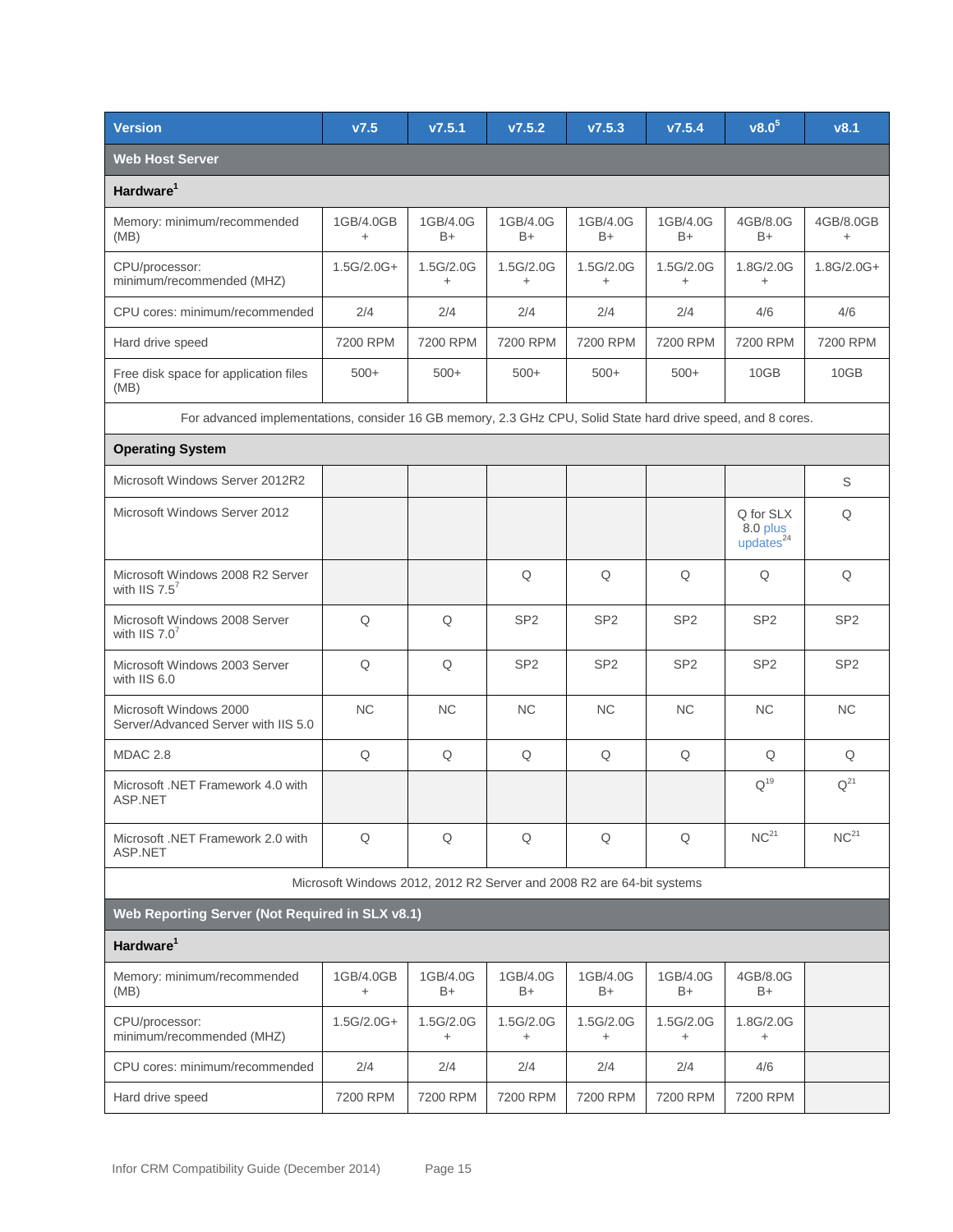| <b>Version</b>                                                                                               | V7.5                         | V7.5.1                       | V7.5.2                       | V7.5.3                                               | V7.5.4                | $v8.0^{5}$                                    | v8.1     |  |  |
|--------------------------------------------------------------------------------------------------------------|------------------------------|------------------------------|------------------------------|------------------------------------------------------|-----------------------|-----------------------------------------------|----------|--|--|
| Free disk space for application files<br>(MB)                                                                | $500+$                       | $500+$                       | $500+$                       | $500+$                                               | $500+$                | 10GB                                          |          |  |  |
| For advanced implementations, consider 16 GB memory, 2.3 GHz CPU, Solid State hard drive speed, and 8 cores. |                              |                              |                              |                                                      |                       |                                               |          |  |  |
| <b>Operating System</b>                                                                                      |                              |                              |                              |                                                      |                       |                                               |          |  |  |
| Microsoft Windows Server 2012                                                                                |                              |                              |                              |                                                      |                       | Q for SLX<br>8.0 plus<br>update <sup>24</sup> |          |  |  |
| Microsoft Windows 2008 R2 Server<br>with $SP 2^8$                                                            |                              |                              |                              |                                                      |                       | Q                                             |          |  |  |
| Microsoft Windows 2003 Server<br>with IIS 6.0                                                                | Q                            | Q                            | SP <sub>2</sub>              | SP <sub>2</sub>                                      | SP <sub>2</sub>       | SP <sub>2</sub>                               |          |  |  |
| Microsoft Windows 2000 Server<br>/Advanced Server with IIS 5.0                                               | <b>NC</b>                    | NC                           | <b>NC</b>                    | <b>NC</b>                                            | NC                    | <b>NC</b>                                     |          |  |  |
| <b>MDAC 2.8</b>                                                                                              | Q                            | Q                            | Q                            | Q                                                    | Q                     |                                               |          |  |  |
| <b>NET Framework</b>                                                                                         |                              |                              |                              |                                                      |                       |                                               |          |  |  |
| Microsoft .NET Framework 4.0                                                                                 |                              |                              |                              |                                                      |                       | <b>NC</b>                                     |          |  |  |
| Microsoft .NET Framework 3.5.1                                                                               |                              |                              | Q                            | Q                                                    | Q                     | <b>NC</b>                                     |          |  |  |
| Microsoft .NET Framework 3.0<br>(Required if using Process<br>Orchestration)                                 | Q                            | Q                            | S                            | S                                                    | NC                    | <b>NC</b>                                     |          |  |  |
| Microsoft .NET Framework 2.0                                                                                 | Q                            | Q                            | $\mathbb S$                  | S                                                    | NC                    | $Q^{16}$                                      |          |  |  |
| <b>Reporting</b>                                                                                             |                              |                              |                              |                                                      |                       |                                               |          |  |  |
| <b>Crystal Reports Server</b>                                                                                | XI R2 SP3<br>or XI R2<br>SP4 | XI R2 SP3<br>or XI R2<br>SP4 | XI R2 SP3<br>or XI R2<br>SP4 | XI R <sub>2</sub> SP <sub>3</sub><br>or XI R2<br>SP4 | XI R2 SP4             | XI <sub>R2</sub><br>$SP4^{22}$                |          |  |  |
| <b>Intellisync for SalesLogix</b>                                                                            |                              |                              |                              |                                                      |                       |                                               |          |  |  |
| Sync to Personal Information Managers (PIM) using Intellisync for SalesLogix                                 |                              |                              |                              |                                                      |                       |                                               |          |  |  |
| Microsoft Outlook 2013 (any<br>version)                                                                      |                              |                              |                              |                                                      |                       | NC                                            | NC       |  |  |
| Microsoft Outlook 2010 (32-bit<br>version only)                                                              |                              |                              |                              | <b>SLX</b><br>7.5.3.6 and<br>SLX Web<br>7.5.3.02     | $\hbox{\large \bf Q}$ | Q                                             | $\sf NC$ |  |  |
| Microsoft Outlook 2007                                                                                       | $\mathsf Q$                  | Q                            | Q                            | Q                                                    | SP <sub>2</sub>       | SP <sub>2</sub>                               | $NC$     |  |  |
| Microsoft Outlook 2003 (SR-1a or<br>later required)                                                          | SP <sub>2</sub>              | SP <sub>2</sub>              | SP <sub>2</sub>              | SP <sub>2</sub>                                      | SP <sub>2</sub>       | SP <sub>2</sub>                               | NC       |  |  |
| Microsoft Outlook XP                                                                                         | SP <sub>3</sub>              | SP <sub>3</sub>              | SP <sub>3</sub>              | NC                                                   | $\sf NC$              | $NC$                                          | NC       |  |  |
| Microsoft Outlook 2000                                                                                       | <b>NC</b>                    | NC                           | NC                           | NC                                                   | NC                    | <b>NC</b>                                     | NC       |  |  |
| Lotus Notes 8.0 (Office mode)                                                                                |                              | Q                            | Q                            | Q                                                    | Q                     | S                                             | NC       |  |  |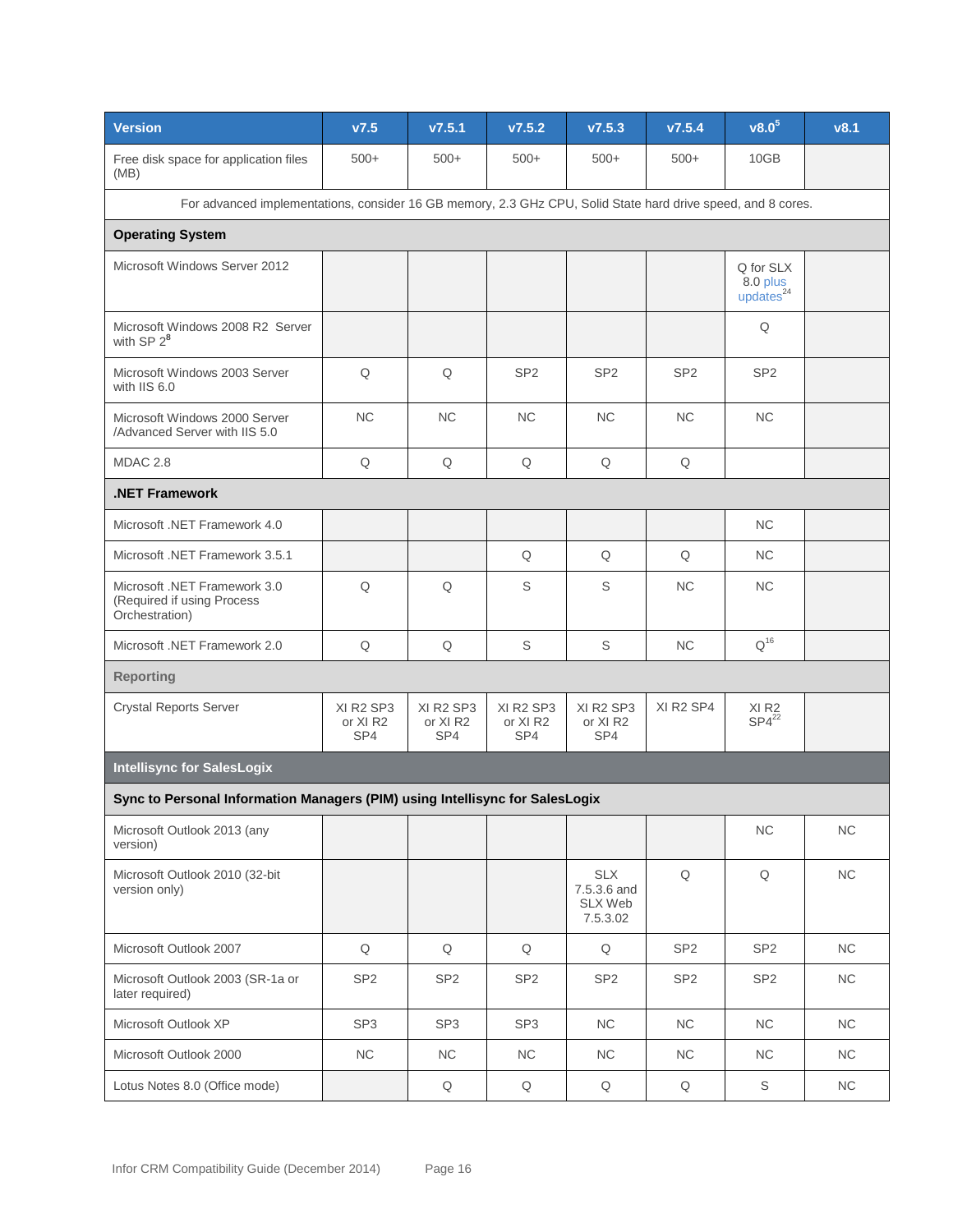| <b>Version</b>                                                                                                                                                                        | V7.5                                                                               | V7.5.1                                              | V7.5.2    | V7.5.3    | V7.5.4      | v8.0 <sup>5</sup> | v8.1       |  |  |  |  |  |  |  |  |
|---------------------------------------------------------------------------------------------------------------------------------------------------------------------------------------|------------------------------------------------------------------------------------|-----------------------------------------------------|-----------|-----------|-------------|-------------------|------------|--|--|--|--|--|--|--|--|
| Lotus Notes 7.0 (Office mode)                                                                                                                                                         |                                                                                    | Q                                                   | Q         | Q         | Q           | S                 | <b>NC</b>  |  |  |  |  |  |  |  |  |
| Lotus Notes 6.5 (Office mode)                                                                                                                                                         | S                                                                                  | S                                                   | S         | S         | S           | <b>NC</b>         | <b>NC</b>  |  |  |  |  |  |  |  |  |
| Lotus Notes 5.x (Office mode)                                                                                                                                                         | S                                                                                  | S                                                   | S         | S         | S           | <b>NC</b>         | <b>NC</b>  |  |  |  |  |  |  |  |  |
| Novell GroupWise 5.5 (Export from<br>Saleslogix to GroupWise Only)                                                                                                                    | <b>NC</b>                                                                          | <b>NC</b>                                           | <b>NC</b> | <b>NC</b> | <b>NC</b>   | <b>NC</b>         | <b>NC</b>  |  |  |  |  |  |  |  |  |
| Alert: Intellisync has been discontinued by Nokia. No additional licenses may be purchased after December 15, 2013. Intellisync cannot<br>be installed with Saleslogix v8.1.          |                                                                                    |                                                     |           |           |             |                   |            |  |  |  |  |  |  |  |  |
| Once you have synchronized from Saleslogix to any of the PIMs above, you may now sync to any device supported by those PIMs<br>including RIM Blackberry and other compatible devices. |                                                                                    |                                                     |           |           |             |                   |            |  |  |  |  |  |  |  |  |
| <b>Exchange Link Server</b>                                                                                                                                                           |                                                                                    |                                                     |           |           |             |                   |            |  |  |  |  |  |  |  |  |
| <b>Exchange Link Version</b>                                                                                                                                                          |                                                                                    |                                                     |           |           |             |                   |            |  |  |  |  |  |  |  |  |
| Exchange Link 8.0 SP2 Update 1                                                                                                                                                        | <b>NC</b>                                                                          | <b>NC</b>                                           | <b>NC</b> | <b>NC</b> | S           | S                 | Q          |  |  |  |  |  |  |  |  |
| Exchange Link 8.0 HF5 (and later)                                                                                                                                                     | S                                                                                  | S                                                   | Q         | Q         | Q           | Q                 | <b>NC</b>  |  |  |  |  |  |  |  |  |
| <b>Exchange</b>                                                                                                                                                                       |                                                                                    |                                                     |           |           |             |                   |            |  |  |  |  |  |  |  |  |
| Exchange Link 8.0 HF5 and later is compatible with the following versions of Microsoft Exchange Server: 2003, 2007, and 2010.                                                         |                                                                                    |                                                     |           |           |             |                   |            |  |  |  |  |  |  |  |  |
| <b>Operating System</b>                                                                                                                                                               |                                                                                    |                                                     |           |           |             |                   |            |  |  |  |  |  |  |  |  |
| Exchange Link version 8.0 HF 5 and later is compatible with Microsoft Windows 2003 and 2008.                                                                                          |                                                                                    |                                                     |           |           |             |                   |            |  |  |  |  |  |  |  |  |
|                                                                                                                                                                                       | Microsoft Windows Server 2012 requires Exchange Link version 8.0 SP1 HF1 or later. |                                                     |           |           |             |                   |            |  |  |  |  |  |  |  |  |
| <b>DynaLink</b>                                                                                                                                                                       |                                                                                    |                                                     |           |           |             |                   |            |  |  |  |  |  |  |  |  |
|                                                                                                                                                                                       |                                                                                    | DynaLink v7.0.2 (DynaLink v7.0 with Service Pack 2) |           |           |             |                   |            |  |  |  |  |  |  |  |  |
| Sage 100 Advanced ERP v4.4 and<br>v4.5 (formerly MAS 200 PVX) v4.4                                                                                                                    |                                                                                    |                                                     |           |           |             |                   |            |  |  |  |  |  |  |  |  |
| and $v4.5$                                                                                                                                                                            | <b>NC</b>                                                                          | <b>NC</b>                                           | <b>NC</b> | Q         | Q           | Q                 | <b>TBD</b> |  |  |  |  |  |  |  |  |
| Sage 100 Premium ERP (formerly<br>MAS 200 SQL) v4.4 and v4.5                                                                                                                          | <b>NC</b>                                                                          | <b>NC</b>                                           | <b>NC</b> | <b>NC</b> | <b>NC</b>   | <b>NC</b>         | <b>TBD</b> |  |  |  |  |  |  |  |  |
| Sage 100 Standard ERP (formerly<br>MAS 90 PVX) v4.4 and v4.5                                                                                                                          | NC                                                                                 | <b>NC</b>                                           | <b>NC</b> | Q         | Q           | Q                 | TBD        |  |  |  |  |  |  |  |  |
| Sage MAS 90/200 v4.3                                                                                                                                                                  | NC                                                                                 | NC                                                  | NC        | S         | $\mathbb S$ | NC                | <b>TBD</b> |  |  |  |  |  |  |  |  |
| DynaLink v7.0.1 (DynaLink v7.0 with Service Pack 1)                                                                                                                                   |                                                                                    |                                                     |           |           |             |                   |            |  |  |  |  |  |  |  |  |
| Sage MAS 90/200 v4.4                                                                                                                                                                  | NC                                                                                 | NC                                                  | Q         | Q         | Q           | NC.               | <b>TBD</b> |  |  |  |  |  |  |  |  |
| DynaLink v7.0.0.1 (DynaLink v7.0 with Hot Fix 1)                                                                                                                                      |                                                                                    |                                                     |           |           |             |                   |            |  |  |  |  |  |  |  |  |
| Sage MAS 500 v7.2                                                                                                                                                                     | Q                                                                                  | Q                                                   | S         | S         | $\mathbb S$ | NC                | <b>TBD</b> |  |  |  |  |  |  |  |  |
| Sage MAS 90/200 v4.3                                                                                                                                                                  | Q                                                                                  | Q                                                   | NC        | NC        | NC          | NC.               | <b>TBD</b> |  |  |  |  |  |  |  |  |
| DynaLink v7.0                                                                                                                                                                         |                                                                                    |                                                     |           |           |             |                   |            |  |  |  |  |  |  |  |  |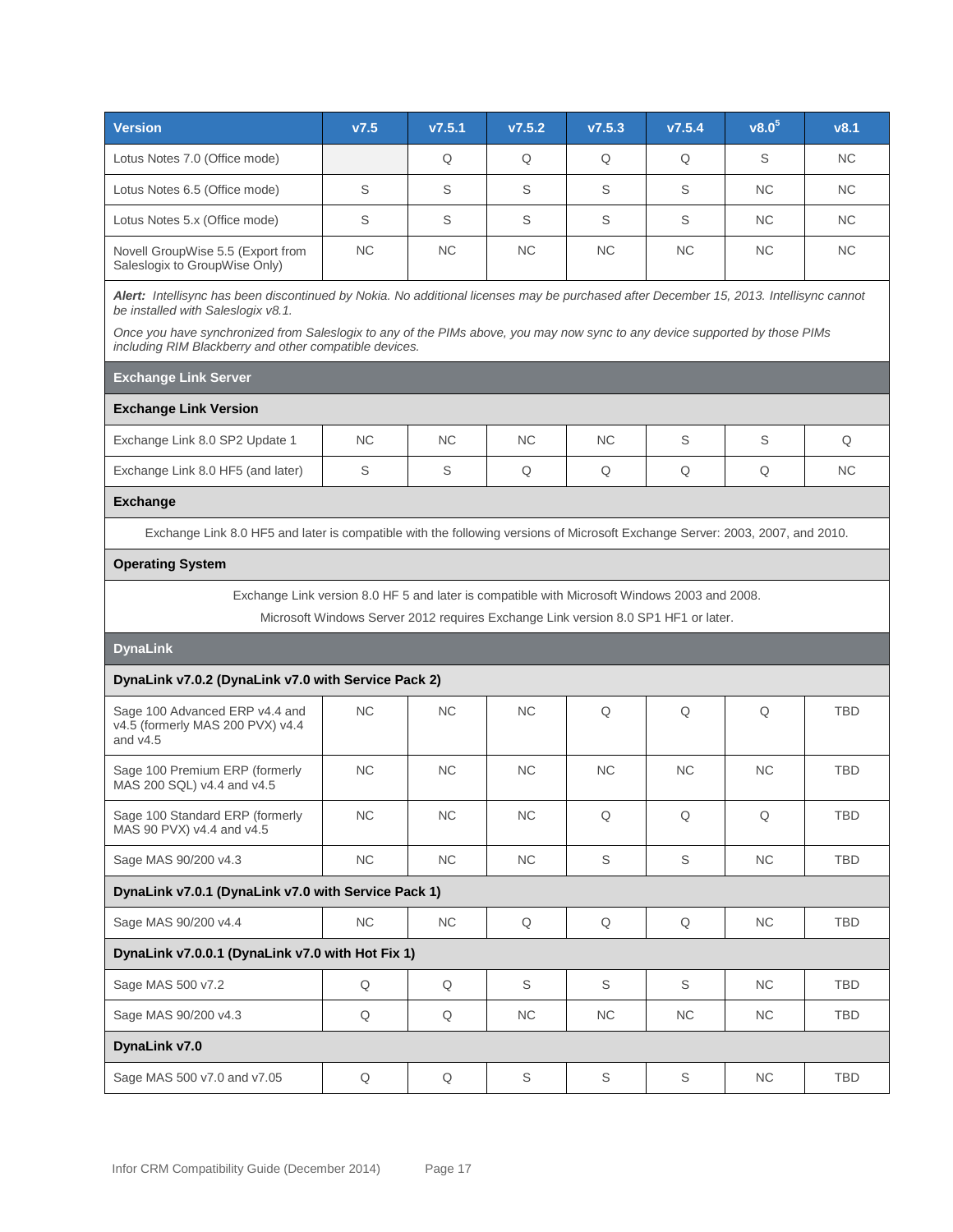| <b>Version</b>                                                                                                                                                                                                                                            | V7.5                                                                           | V7.5.1    | V7.5.2    | V7.5.3          | V7.5.4                                           | v8.0 <sup>5</sup> | v8.1       |  |
|-----------------------------------------------------------------------------------------------------------------------------------------------------------------------------------------------------------------------------------------------------------|--------------------------------------------------------------------------------|-----------|-----------|-----------------|--------------------------------------------------|-------------------|------------|--|
| Sage MAS 90/200 v4.10 or 4.20                                                                                                                                                                                                                             | Q                                                                              | Q         | S         | S               | S                                                | <b>NC</b>         | <b>TBD</b> |  |
| <b>ERP Link</b>                                                                                                                                                                                                                                           |                                                                                |           |           |                 |                                                  |                   |            |  |
| ERP Link 3.0 SP1                                                                                                                                                                                                                                          |                                                                                |           |           |                 |                                                  |                   |            |  |
| Sage 500 ERP (formerly Sage MAS<br>500) v7.4 PU 1                                                                                                                                                                                                         |                                                                                |           | Q         | HF <sub>2</sub> | HF <sub>3</sub><br>Q for SLX<br>7.5.4. LAN<br>01 | <b>TBD</b>        | <b>TBD</b> |  |
| Sage MAS 500 v7.3 Feb 10 PU and<br>later                                                                                                                                                                                                                  |                                                                                |           | Q         | HF <sub>2</sub> | HF <sub>3</sub><br>Q for SLX<br>7.5.4. LAN<br>01 | <b>TBD</b>        | <b>TBD</b> |  |
| Sage MAS 500 v7.2 Aug 09 MU and<br>later                                                                                                                                                                                                                  |                                                                                | Q         | Q         | S               | S for SLX<br>7.5.4. LAN<br>01                    | <b>TBD</b>        | <b>TBD</b> |  |
| ERP Link 3.0                                                                                                                                                                                                                                              |                                                                                |           |           |                 |                                                  |                   |            |  |
| Sage MAS 500 v7.2                                                                                                                                                                                                                                         |                                                                                | Q         | S         | S               | S                                                | <b>TBD</b>        | <b>TBD</b> |  |
| <b>Infor CRM Advanced Analytics (v3.0)</b>                                                                                                                                                                                                                |                                                                                |           |           |                 |                                                  |                   |            |  |
| Tibco Spotfire 6.5                                                                                                                                                                                                                                        |                                                                                |           |           |                 |                                                  |                   | $Q^{31}$   |  |
| Saleslogix Advanced Analytics (v1.1 <sup>23</sup> )                                                                                                                                                                                                       |                                                                                |           |           |                 |                                                  |                   |            |  |
| Tibco Spotfire 3.2.1                                                                                                                                                                                                                                      | NC.                                                                            | <b>NC</b> | <b>NC</b> | <b>NC</b>       | Q                                                | Q                 | <b>NA</b>  |  |
| Saleslogix Advanced Analytics 1.1 is supported for use with the Saleslogix Web Client. It is not supported for use with Saleslogix Windows<br>For Tibco's compatibility with Microsoft products and other vendor's products, see the Tibco documentation. | Client, Offline (Disconnected) Web Clients, Remote Clients and Remote Offices. |           |           |                 |                                                  |                   |            |  |
| Optional spreadsheet software                                                                                                                                                                                                                             |                                                                                |           |           |                 |                                                  |                   |            |  |
| Microsoft Excel 2010 (supports 32-<br>bit version only)                                                                                                                                                                                                   | <b>NC</b>                                                                      | <b>NC</b> | <b>NC</b> | <b>NC</b>       | Q                                                | Q                 | <b>TBD</b> |  |
| Microsoft Excel 2007                                                                                                                                                                                                                                      | NC.                                                                            | <b>NC</b> | <b>NC</b> | NC.             | S(SP2)                                           | S(SP2)            | <b>TBD</b> |  |
| Microsoft Excel 2003                                                                                                                                                                                                                                      | NC                                                                             | NC        | <b>NC</b> | <b>NC</b>       | S (SP3)                                          | S (SP3)           | <b>TBD</b> |  |
| This section shows versions of Microsoft Excel supported by both Spotfire and Saleslogix. For information about Tibco Spotfire                                                                                                                            | compatibility with Microsoft products, see your Spotfire documentation.        |           |           |                 |                                                  |                   |            |  |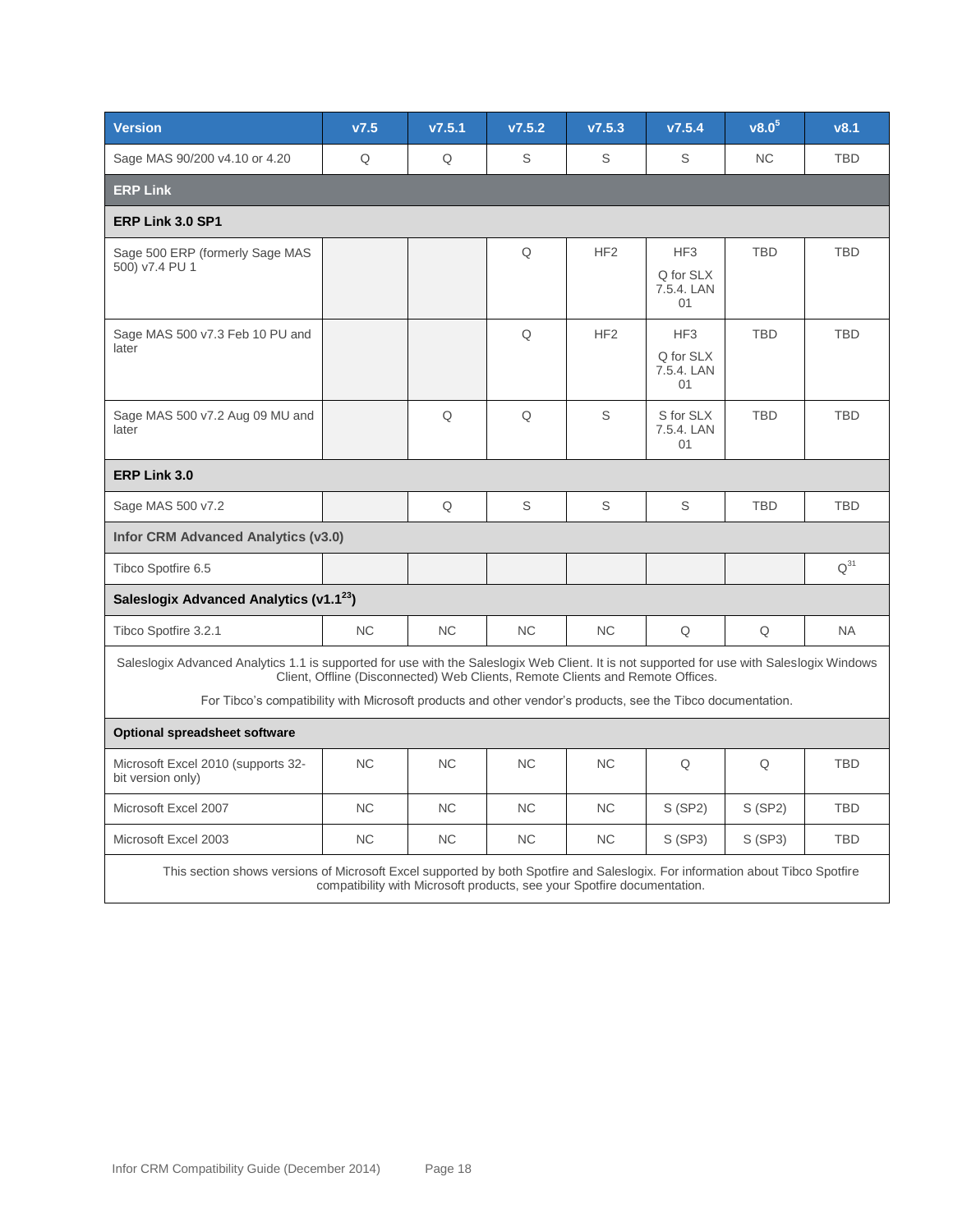## **Xbar Requirements**

| <b>Xbar Version</b>                                                                       | v1.0      | V1.1.x    |  |  |  |  |  |  |
|-------------------------------------------------------------------------------------------|-----------|-----------|--|--|--|--|--|--|
| <b>Saleslogix</b>                                                                         |           |           |  |  |  |  |  |  |
| Saleslogix v8.1                                                                           | Q         | Q         |  |  |  |  |  |  |
| Saleslogix v8.0                                                                           | Q         | Q         |  |  |  |  |  |  |
| Saleslogix 7.5.4 and earlier                                                              | <b>NC</b> | <b>NC</b> |  |  |  |  |  |  |
| <b>Operating System</b>                                                                   |           |           |  |  |  |  |  |  |
| Microsoft Windows 8.1                                                                     | Q         | Q         |  |  |  |  |  |  |
| Microsoft Windows 8                                                                       | Q         | Q         |  |  |  |  |  |  |
| Microsoft Windows 7                                                                       | Q         | Q         |  |  |  |  |  |  |
| <b>Email</b>                                                                              |           |           |  |  |  |  |  |  |
| Outlook v2013 (64 and 32-bit versions)                                                    | Q         | Q         |  |  |  |  |  |  |
| Outlook v2010 (64 and 32-bit versions)                                                    | Q         | Q         |  |  |  |  |  |  |
| Yhor is not supported for the browser based version of Microsoft Qutlook<br>$\sim$ $\sim$ |           |           |  |  |  |  |  |  |

Xbar is not supported for the browser-based version of Microsoft Outlook.

 Xbar requires an SData portal. If your Saleslogix Implementation is LAN Client only, you must deploy an SData portal to enable Xbar to access the Saleslogix database. See the Saleslogix Implementation Guide for more information.

- Xbar is not currently supported with the Offline Web Client or the Remote Client.
- An active Saleslogix Service Plan is required to download and use Xbar.
- If .Net 4.5 is not found on the user's machine, the Xbar installation process will install it. However, installing .Net requires that the user installing must be logged in as a user with Administrative permissions for the OS.

# **Sync for Gmail**

| <b>Saleslogix Client</b>                 | V1.0             |  |  |  |  |
|------------------------------------------|------------------|--|--|--|--|
| Saleslogix                               |                  |  |  |  |  |
| Saleslogix v8.1 LAN Client               | Q                |  |  |  |  |
| Saleslogix v8.1 Web Client               | Q                |  |  |  |  |
| Saleslogix v8.1 Offline Web Client       | NC <sup>27</sup> |  |  |  |  |
| Saleslogix v8.1 Remote Client            | NC <sup>27</sup> |  |  |  |  |
| Saleslogix v8.1 Remote Office            | NC <sup>27</sup> |  |  |  |  |
| Other                                    |                  |  |  |  |  |
| Requires Saleslogix v8.1 SNC 03 or later |                  |  |  |  |  |

- Requires Saleslogix v8.1 Core 03 or later
- Sync for Gmail supports one Google account per user. If a user has multiple Google accounts, only one account can be integrated with Saleslogix. It is important that users are logged on to the appropriate Google account when they authorize their Google integration.
- Due to limitations in the Google API, the SData Sync Server must be installed and running on a Microsoft Windows Server versions 2008 or 2008R2.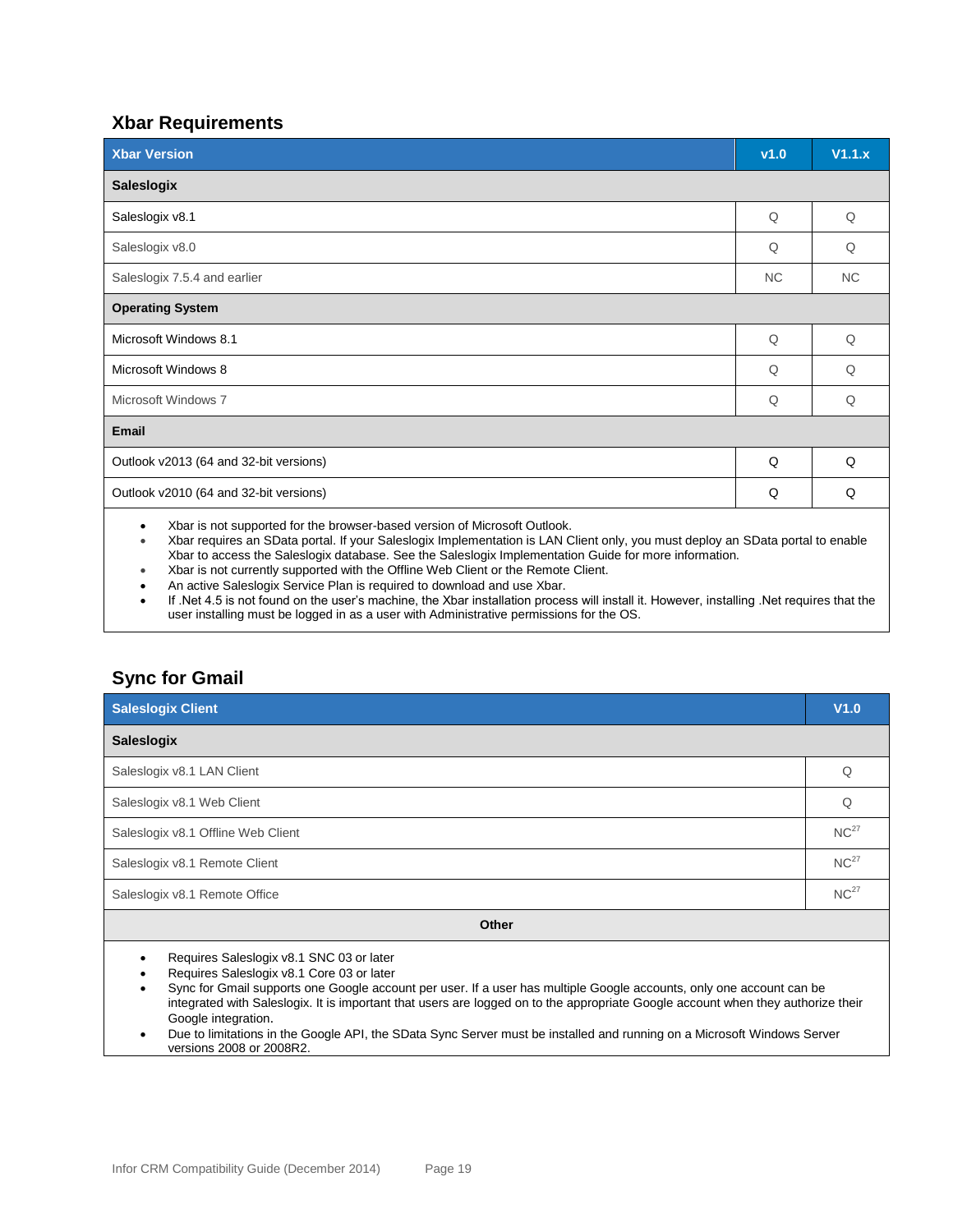<span id="page-19-0"></span>

| <b>Version</b>                                                                                                                                                                                          | V3.0        | V3.0.2      | V3.0.3      | V3.0.4      | V3.1.x      | V3.2       |
|---------------------------------------------------------------------------------------------------------------------------------------------------------------------------------------------------------|-------------|-------------|-------------|-------------|-------------|------------|
| <b>Device</b>                                                                                                                                                                                           |             |             |             |             |             |            |
| Hardware                                                                                                                                                                                                |             |             |             |             |             |            |
| <b>BlackBerry</b>                                                                                                                                                                                       |             |             |             |             |             |            |
| BlackBerry OS 10.2 (Z10)                                                                                                                                                                                |             | Q           | Q           | Q           | Q           | Q          |
| BlackBerry OS 7.x                                                                                                                                                                                       |             |             |             |             |             |            |
| BlackBerry OS 6.x                                                                                                                                                                                       | NC          | NC          | <b>NC</b>   | NC          | NC.         | NC         |
| Android (phone/tablet)                                                                                                                                                                                  |             |             |             |             |             |            |
| Android 4.x                                                                                                                                                                                             | QS          | Q           | Q           | Q           | Q           | Q          |
| Android 3.x                                                                                                                                                                                             | $\mathbb S$ | $\mathbb S$ | S           | S           | S           | <b>NC</b>  |
| Android 2.x                                                                                                                                                                                             | $\mathbb S$ | $\mathbb S$ | $\mathbb S$ | $\mathbb S$ | $\mathbb S$ | NC         |
| iOS (iPhone/iPad)                                                                                                                                                                                       |             |             |             |             |             |            |
| iOS 8.x (iPhone 4s, 5, 5s, 6, 6 Plus, iPad 2, 3, 4)                                                                                                                                                     |             |             |             |             | $\mathsf Q$ | Q          |
| iOS 7.x (iPhone 4, 4s, 5, 5s, iPad 2, 3, 4)                                                                                                                                                             | Q           | Q           | Q           | Q           | Q           | Q          |
| iOS 6.x (iPhone 3G and later, iPad 2 and later)                                                                                                                                                         | Q           | Q           | Q           | Q           | Q           | Q          |
| iOS 5.x (iPhone 3G and later, iPad 2 and later)                                                                                                                                                         | NC          | NC          | <b>NC</b>   | NC          | <b>NC</b>   | NC         |
| <b>Windows Phone</b>                                                                                                                                                                                    |             |             |             |             |             |            |
| Windows Phone 8                                                                                                                                                                                         | NC          | NC          | Q           | Q           | Q           | Q          |
| Windows Phone 7                                                                                                                                                                                         | NC          | NC          | <b>NC</b>   | NC          | NC          | NC         |
| <b>Mobile Platform</b>                                                                                                                                                                                  |             |             |             |             |             |            |
| Saleslogix Client (Should match Saleslogix Server version)                                                                                                                                              |             |             |             |             |             |            |
| Saleslogix v8.1                                                                                                                                                                                         | Q           | Q           | Q           | Q           | Q           | Q          |
| Saleslogix v8.0                                                                                                                                                                                         | Q           | ${\sf Q}$   | Q           | Q           | Q           | Q          |
| Saleslogix v7.5.4                                                                                                                                                                                       | <b>NC</b>   | NC          | $Q^{M5}$    | $Q^{M6}$    | <b>NC</b>   | NC         |
| Saleslogix v7.5.3 <sup>14</sup>                                                                                                                                                                         | NC          | <b>NC</b>   | <b>NC</b>   | <b>NC</b>   | <b>NC</b>   | <b>NC</b>  |
| Saleslogix v7.5.2                                                                                                                                                                                       | NC          | ${\sf NC}$  | ${\sf NC}$  | <b>NC</b>   | ${\sf NC}$  | NC         |
| Saleslogix v7.5.1                                                                                                                                                                                       | ${\sf NC}$  | NC          | ${\sf NC}$  | NC          | ${\sf NC}$  | NC         |
| Saleslogix v7.5                                                                                                                                                                                         | ${\sf NC}$  | ${\sf NC}$  | ${\sf NC}$  | <b>NC</b>   | <b>NC</b>   | ${\sf NC}$ |
| <b>Browsers</b>                                                                                                                                                                                         |             |             |             |             |             |            |
| In addition to the browsers in the supported native operating systems, Mobile is compatible with the following:<br>Saleslogix Mobile v3.0.x and later: Microsoft Internet Explorer 10, Chrome, Firefox. |             |             |             |             |             |            |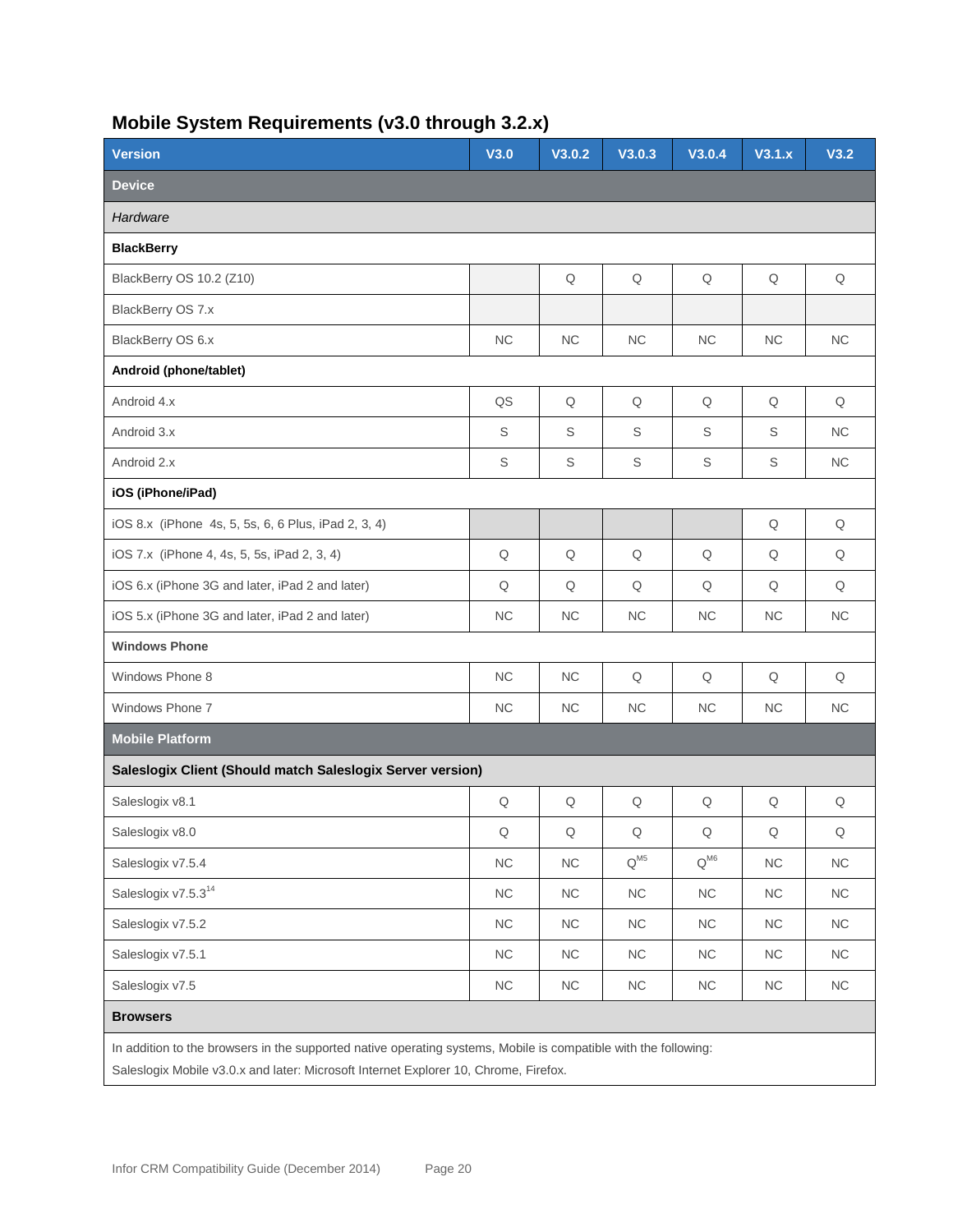| Version              | V3.0 | V3.0.2 | V3.0.3 | V3.0.4 | V3.1.x | V3.2 |
|----------------------|------|--------|--------|--------|--------|------|
| <b>License Types</b> |      |        |        |        |        |      |
| Standard             | Q    | Q      | Q      | Q      | Q      |      |
| Advanced             | Q    | Q      | Q      | Q      | Q      |      |
| Premier              | Q    | Q      | Q      | Q      | Q      |      |

# <span id="page-20-0"></span>**Mobile System Requirements (v5.6 and later)**

| <b>Version</b>                              | v5.6                            | v6.0        |  |  |  |
|---------------------------------------------|---------------------------------|-------------|--|--|--|
| <b>Device</b>                               |                                 |             |  |  |  |
| Hardware                                    |                                 |             |  |  |  |
| <b>BlackBerry</b> <sup>9</sup>              |                                 |             |  |  |  |
| BlackBerry OS 6.0                           | <b>SLX Mobile</b><br>HF10 or 12 | Q           |  |  |  |
| BlackBerry OS 5.0 <sup>10</sup>             | $\hbox{\large \bf Q}$           | Q           |  |  |  |
| BlackBerry OS 4.7                           | $\mathsf Q$                     | $\mathsf Q$ |  |  |  |
| BlackBerry 4.6                              | Q                               | Q           |  |  |  |
| BlackBerry OS 4.5                           | $\mathbb S$                     | $\mathsf S$ |  |  |  |
| BlackBerry OS 4.3                           | S                               | S           |  |  |  |
| BlackBerry OS 4.2                           | Q                               | Q           |  |  |  |
| BlackBerry Desktop Manager 5.0              | Q                               | $\mathsf Q$ |  |  |  |
| BlackBerry Desktop Manager 4.7              | Q                               | Q           |  |  |  |
| BlackBerry Desktop Manager 4.2              | S                               | S           |  |  |  |
| BlackBerry Enterprise Manager 5.0           | Q                               | $\mathsf Q$ |  |  |  |
| <b>BlackBerry Enterprise Server 5.0</b>     | Q                               | Q           |  |  |  |
| <b>BlackBerry Enterprise Server 4.1.x</b>   | S                               | S           |  |  |  |
| <b>BlackBerry Enterprise Server Express</b> | S                               | S           |  |  |  |
| <b>Windows Mobile</b>                       |                                 |             |  |  |  |
| Windows Mobile 6.5                          | Q                               | Q           |  |  |  |
| Windows Mobile 6.1                          | $\mathsf Q$                     | $\mathsf Q$ |  |  |  |
| Windows Mobile 6.0                          | $\mathsf S$                     | S           |  |  |  |
| ActiveSync 4.5                              | Q                               | Q           |  |  |  |
| Windows Mobile Device Center 6.1            | S                               | S           |  |  |  |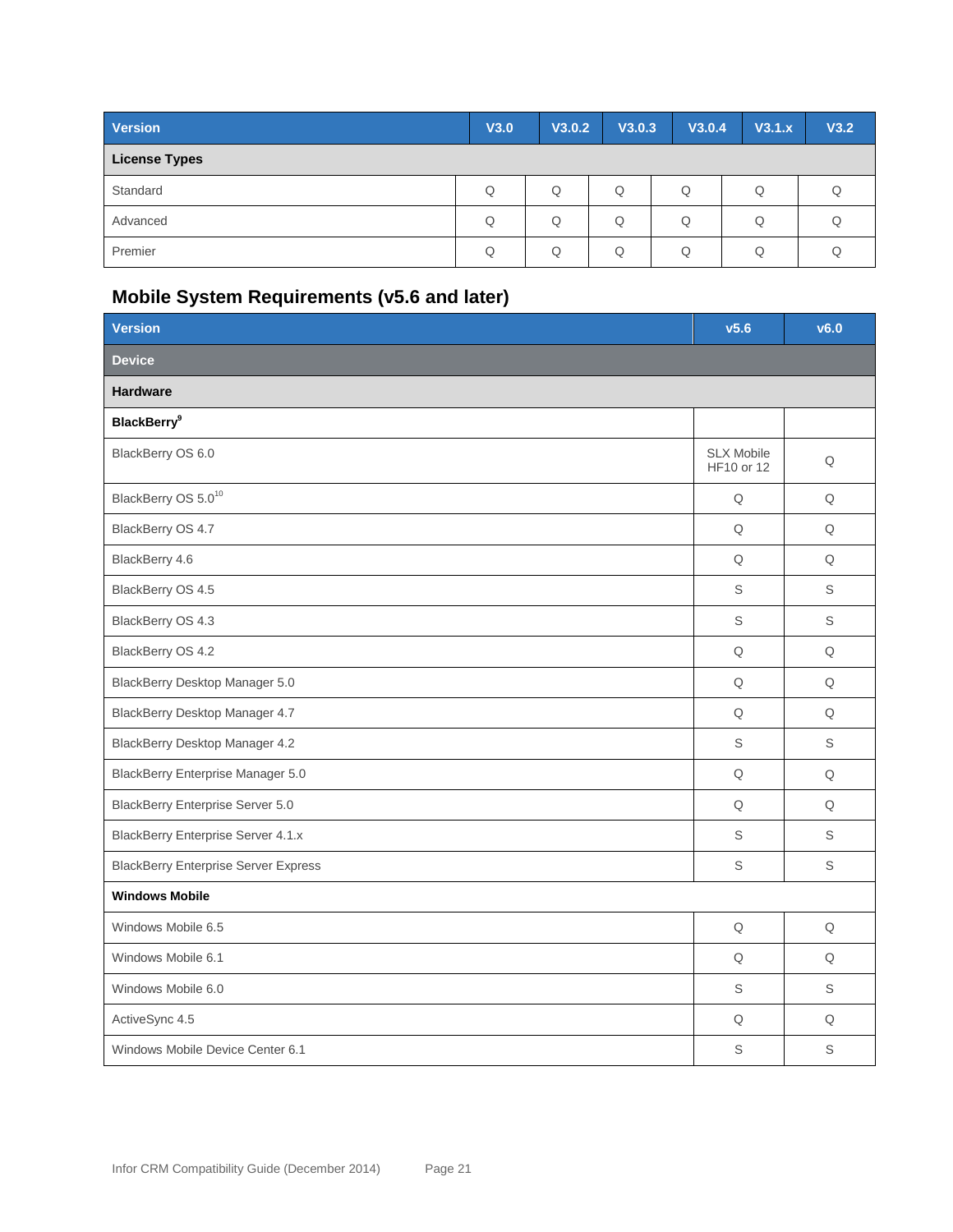| <b>Version</b>                                                                 | v5.6                  | v6.0        |  |  |  |  |
|--------------------------------------------------------------------------------|-----------------------|-------------|--|--|--|--|
| <b>Mobile Platform</b>                                                         |                       |             |  |  |  |  |
| <b>Operating System</b>                                                        |                       |             |  |  |  |  |
| Windows Server 2008                                                            | $\mathsf Q$           | Q           |  |  |  |  |
| Windows Server 2003                                                            | Q                     | Q           |  |  |  |  |
| <b>IIS 7.0</b>                                                                 | Q                     | Q           |  |  |  |  |
| <b>IIS 6.0</b>                                                                 | Q                     | Q           |  |  |  |  |
| Saleslogix Client (Should match Saleslogix Server version)                     |                       |             |  |  |  |  |
| Saleslogix v8.0                                                                | <b>NC</b>             | NC          |  |  |  |  |
| Saleslogix v7.5.4                                                              | Q                     | Q           |  |  |  |  |
| Saleslogix v7.5.3                                                              | Q                     | Q           |  |  |  |  |
| Saleslogix v7.5.2                                                              | Q                     | Q           |  |  |  |  |
| Saleslogix v7.5.1                                                              | S                     | S           |  |  |  |  |
| Saleslogix v7.5                                                                | S                     | S           |  |  |  |  |
| Saleslogix 7.2.2                                                               | Q                     | Q           |  |  |  |  |
| Relational Database Management System (RDBMS) - For hosting designer databases |                       |             |  |  |  |  |
| Microsoft SQL Server 2008                                                      | Q                     | Q           |  |  |  |  |
| Microsoft SQL Server 2005                                                      | Q                     | Q           |  |  |  |  |
| Microsoft SQL Server 2005 Express                                              | S                     | S           |  |  |  |  |
| OSQL Utility <sup>13</sup>                                                     |                       |             |  |  |  |  |
| Relational Database Management System (RDBMS) - For hosting deployment/queuing |                       |             |  |  |  |  |
| Microsoft SQL Server 2008                                                      | Q                     | Q           |  |  |  |  |
| Microsoft SQL Server 2005                                                      | $\hbox{\large \it Q}$ | Q           |  |  |  |  |
| Oracle 11g                                                                     | Q                     | $\mathsf Q$ |  |  |  |  |
| Oracle 10g                                                                     | $\mathsf Q$           | $\mathsf Q$ |  |  |  |  |
| OSQL Utility <sup>13</sup>                                                     |                       |             |  |  |  |  |
| License Types <sup>13</sup>                                                    |                       |             |  |  |  |  |
| Standard                                                                       | Q                     | $\mathsf Q$ |  |  |  |  |
| Enterprise                                                                     | $\mathsf Q$           | $\mathsf Q$ |  |  |  |  |
| <b>Mobile Administrator</b>                                                    |                       |             |  |  |  |  |
| <b>Operating System</b>                                                        |                       |             |  |  |  |  |
| Windows Server 2008                                                            | $\mathsf Q$           | $\mathsf Q$ |  |  |  |  |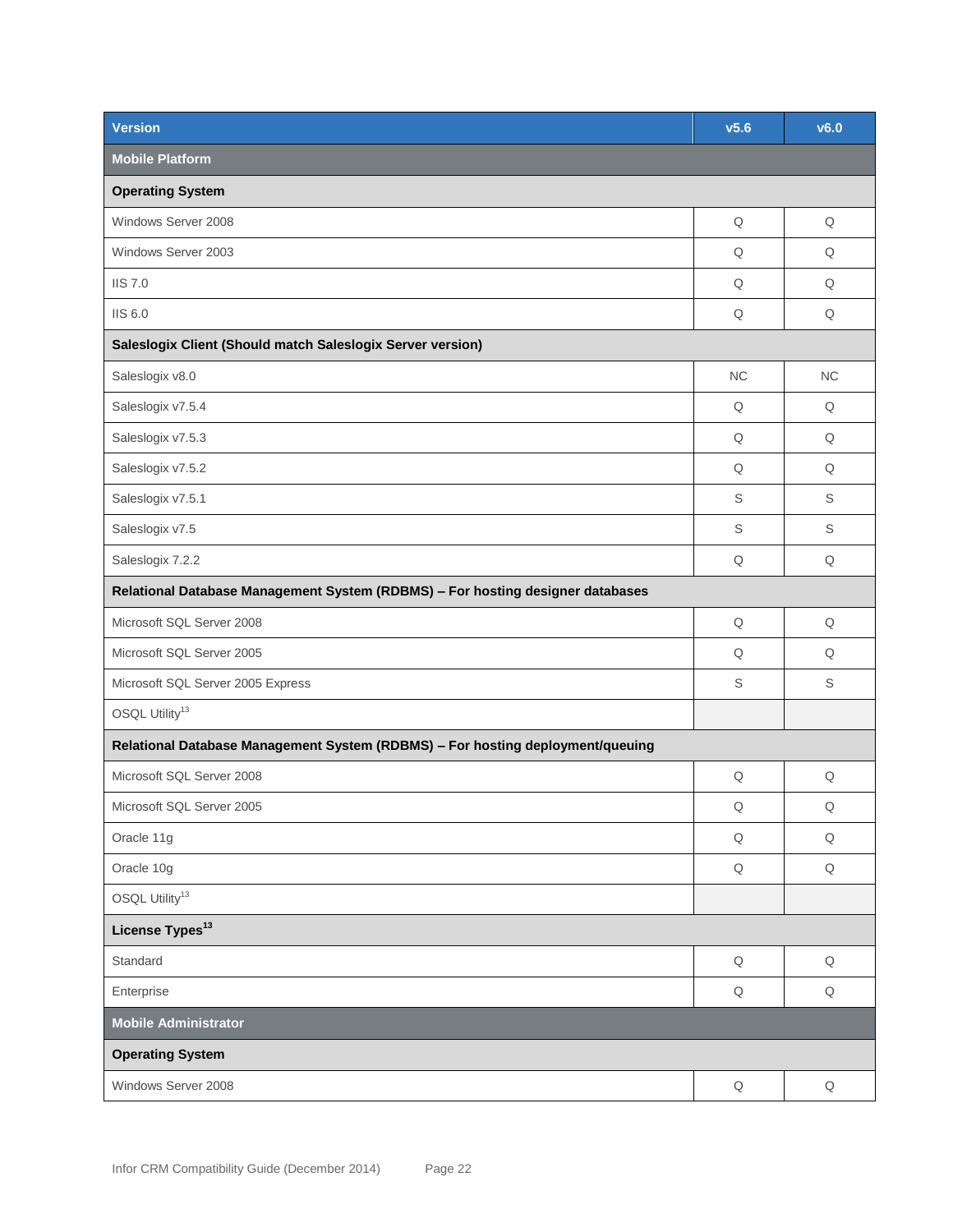| <b>Version</b>                | v5.6 | v6.0 |
|-------------------------------|------|------|
| Windows Server 2003           | Q    | Q    |
| Windows 7                     | S    | S    |
| <b>Windows Vista Business</b> | S    | S    |
| Windows XP Professional       | S    | S    |
| <b>Mobile Architect</b>       |      |      |
| <b>Operating System</b>       |      |      |
| Windows Server 2008           | Q    | Q    |
| Windows Server 2003           | Q    | Q    |
| Windows 7                     | S    | S    |
| <b>Windows Vista Business</b> | S    | S    |
| Windows XP Professional       | S    | S    |

# <span id="page-22-0"></span>**Mobile System Requirements (v5.5 and earlier)**

| <b>Version</b>                              | v5.1        | v5.5        |
|---------------------------------------------|-------------|-------------|
| <b>Device</b>                               |             |             |
| <b>Hardware</b>                             |             |             |
| <b>BlackBerry</b> <sup>9</sup>              |             |             |
| BlackBerry OS 5.0 <sup>10</sup>             | $\mathsf Q$ | $\mathsf Q$ |
| BlackBerry OS 4.7                           | Q           | Q           |
| BlackBerry OS 4.6                           | Q           | Q           |
| BlackBerry OS 4.5                           | Q           | Q           |
| BlackBerry OS 4.3                           | Q           | Q           |
| BlackBerry Desktop Manager 5.0              | Q           | Q           |
| BlackBerry Desktop Manager 4.7              | Q           | Q           |
| BlackBerry Desktop Manager 4.2              | Q           | Q           |
| <b>BlackBerry Enterprise Manager 5.0</b>    | Q           | Q           |
| <b>BlackBerry Enterprise Server 5.0</b>     | Q           | Q           |
| BlackBerry Enterprise Server 4.1.x          | Q           | Q           |
| <b>BlackBerry Enterprise Server Express</b> | Q           | Q           |
| <b>Windows Mobile</b>                       |             |             |
| Windows Mobile 6.1                          | Q           | Q           |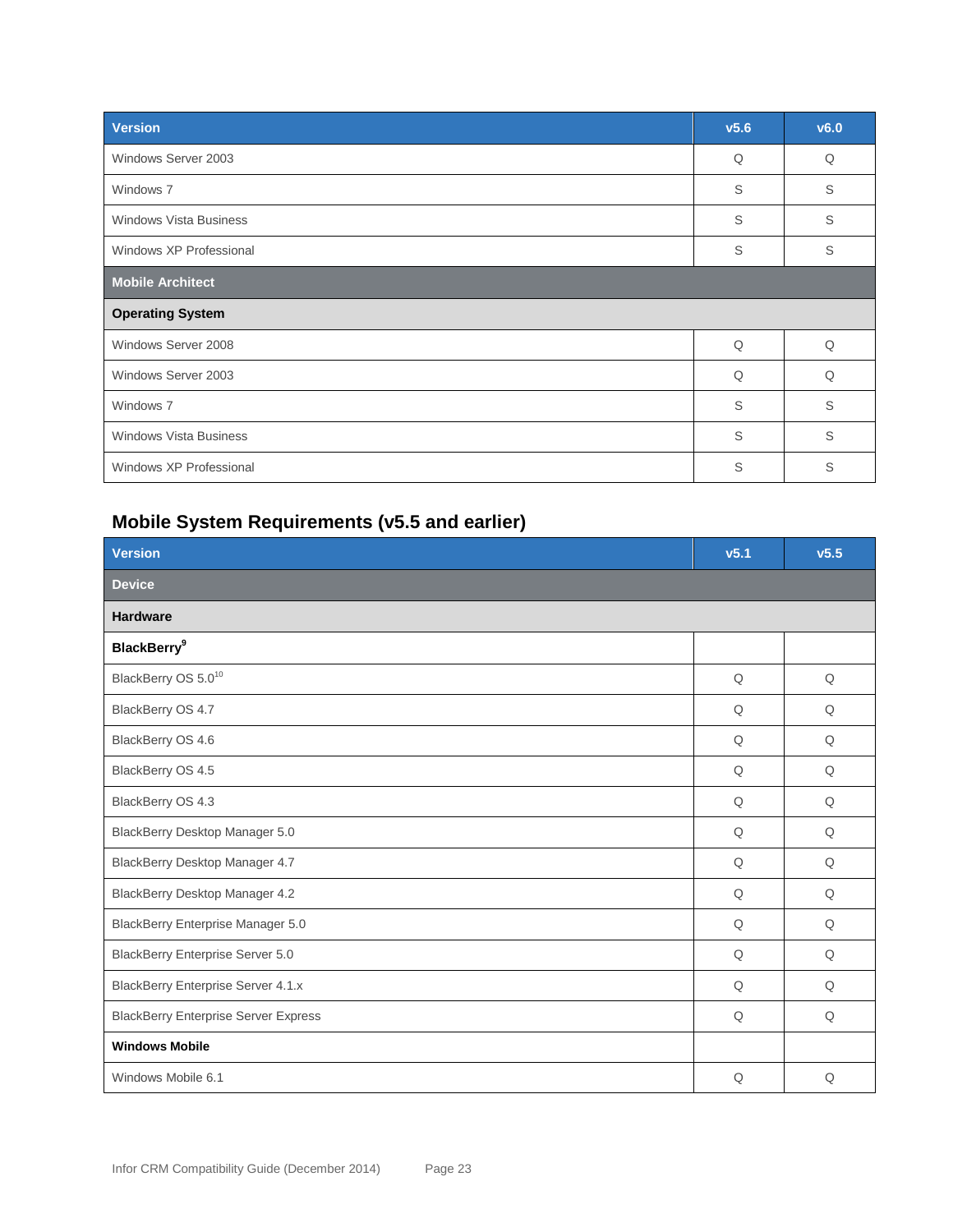| <b>Version</b>                                             | v5.1      | v5.5 |
|------------------------------------------------------------|-----------|------|
| Windows Mobile 6.0                                         | Q         | Q    |
| ActiveSync 4.5                                             | Q         | Q    |
| Mobile Platform <sup>11</sup>                              |           |      |
| Saleslogix Client (Should match Saleslogix Server version) |           |      |
| Saleslogix v7.5.1                                          | NC        | Q    |
| Saleslogix v7.5                                            | <b>NC</b> | Q    |
| Saleslogix v7.2.x                                          | Q         | Q    |
| Saleslogix v7.0.x                                          | Q         | NC   |
| Saleslogix v6.2.6                                          | Q         | NC   |
| <b>License Type</b>                                        |           |      |
| Personal                                                   | Q         | Q    |
| Standard                                                   | Q         | Q    |
| Enterprise                                                 | Q         | Q    |

## **Notes**

Hardware requirements are intended as a guideline. As Saleslogix is highly customizable, hardware requirements will depend on the number of users, activities, database size, number of records, operating systems, and RDBMS, among other factors. Microsoft Windows 7 and later, and Microsoft Windows 2008 and later typically require more powerful hardware. Performance for the Web Client components is also impacted by browser type and version, and by connection bandwidth.

<sup>2</sup> Saleslogix generally does not perform additional qualification testing on a released version of Saleslogix with newer service packs for operating systems and applications.

Active Mail features are not available when using Firefox v3.x with Saleslogix v 7.5.3 and earlier. In Saleslogix v7.5.4, Active Mail was ported into Desktop Integration, which is qualified for Firefox 3.6.x.

<sup>4</sup> Internet Explorer 8 must run in Compatibility View with Saleslogix v7.5.2.

<sup>5</sup> When installing Saleslogix v8.0 on a 64-bit system, Export to Excel, Send SLX, and Mail Merge require integration with 32-bit versions of Microsoft Office products. See the Saleslogix Implementation Guide for additional environment-specific adjustments to installation.

NET Framework is required if hosting a portal (for example, remote client).

 $7$  IIS must run in v6 compatibility mode for all versions including Saleslogix v8.0 and v8.1.

<sup>8</sup> Microsoft Windows 2008 requires Crystal Reports XI R2 SP4 or later.

<sup>9</sup>When installing Saleslogix v8.1 on a 64-bit system, items available from the Saleslogix Web and Offline Web Client Write menu (including Mail Merge) require integration with 32-bit versions of Microsoft Office products. However, all other locations for accessing email in the Saleslogix Web and Offline Web Clients will function with Outlook 64 bit. For additional environment-specific adjustments to installation, see the Saleslogix Implementation Guide.

 $10$ In Saleslogix v8.1 and later, the Outlook sync feature is independent of the Saleslogix Client and can therefore use the 64 bit version of Microsoft Outlook 2013 to sync contacts, activities, and tasks.

 $4$  Works with Saleslogix v7.5.3 with HF1, HF2, HF3, and SData core portal.

<sup>15</sup> Saleslogix 7.5.3 hot fix 10 enables support for synchronization on the Remote Client. This hot fix is not required if your installation does not include Remotes.

 $6$  For all installations except Web Reporting, Saleslogix installs Microsoft.Net Framework v4.0 if it is not detected on the computer. Having earlier versions of .Net installed alongside 4.0 will not create a problem. Microsoft .Net Framework 2.0 is required for Web Reporting.

 $17$  Microsoft Office 365 (standard download and Click to Run download) is supported for Saleslogix v8.1 Web and Offline Client users. The Microsoft Office 365 Desktop Client must be installed to support integration with Saleslogix. For Mail Merge support, see KB Article #1408965059.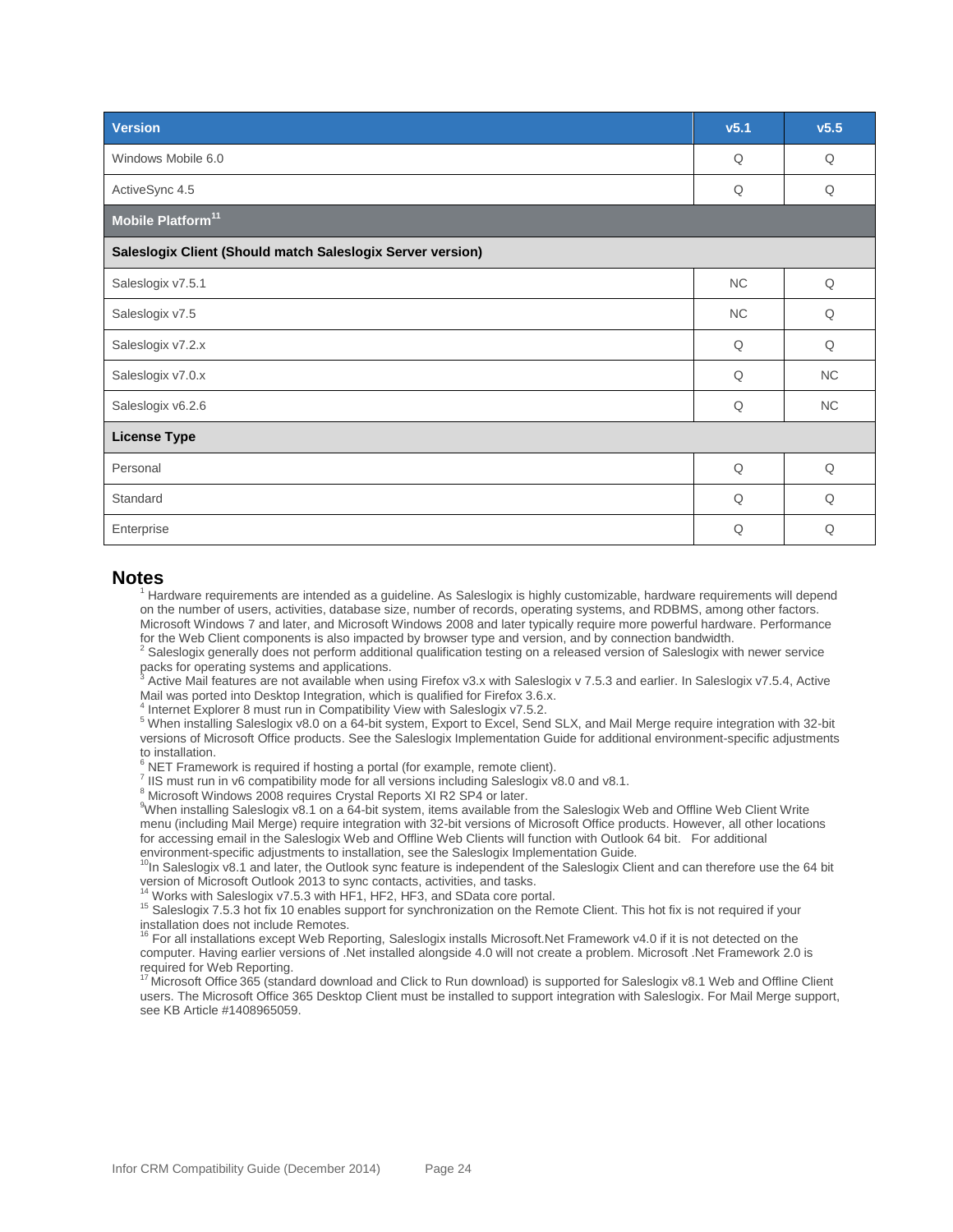| <b>Saleslogix Client</b>  | <b>Microsoft Office 365 Desktop Clients</b>                                                                                                                                                                                                                                                               |
|---------------------------|-----------------------------------------------------------------------------------------------------------------------------------------------------------------------------------------------------------------------------------------------------------------------------------------------------------|
| Saleslogix 8.1 Web Client | Outlook sync – Contacts<br>Outlook sync - Tasks<br>Outlook sync - Calendar items<br>Email SendSLX<br><b>Email Record to History</b><br>Export to Excel<br>SI X Address book<br>V card support<br>Attach Sales Library items<br>For Mail Merge support, follow the instructions in KB Article #1408965059. |
| Saleslogix 8.1 LAN Client | Qualified with Saleslogix v8.1 SNC 03. Follow the instructions in KB Article<br>#1408965059 to enable Mail Merge support.                                                                                                                                                                                 |

.<br><sup>18</sup> Support for Oracle on Saleslogix v8.1 requires SNC Update 02 and Web Core Update 02 for Saleslogix v8.1.

<sup>20</sup> Microsoft SQL Server 2012 (any version) cannot be installed on the XP, 2003 Server, or 2003 R2 Server operating systems. When upgrading your database to Microsoft SQL 2012 and then creating remotes using SQL Express 2012, any remote users running Windows XP or 2003 Server will not be able to attach the remote database because they cannot install SQL Express

2012<br><sup>21</sup> NET 4.0 is installed in Integration mode. .NET 2.0 is installed in Classic mode to accommodate Crystal Reports.

- · A supported version of Microsoft .NET Framework must be installed on the Web Host server in order to support Internet Explorer 10.
	- o Microsoft .NET Framework v4.5.1 (recommended) This version of .NET Framework will run concurrently with versions 3.5 and earlier, but will replace .NET Framework versions 4.0 and 4.5. Microsoft .NET Framework 4.5.1 can be downloaded from the Microsoft site:

<http://www.microsoft.com/en-us/download/details.aspx?id=41641> **Note:** This link was valid at the time this document was distributed, however the location may have changed. If this link is no longer valid, search the [http://www.microsoft.com](http://www.microsoft.com/) site for ".NET Framework 4.5.1" for the correct location.

o Microsoft .NET Framework v3.5.1 - If your environment does not support Microsoft .NET Framework v4.5.1, then you must apply two Microsoft hot fixes to Microsoft .NET Framework v3.5.1 to provide support for Internet Explorer 10. These hot fixes can be downloaded from: <http://support.microsoft.com/kb/2600100> <http://support.microsoft.com/kb/2608565>

**Note:** These links were valid at the time this document was distributed, however the locations may have changed. If links are no longer valid, search the [http://www.microsoft.com](http://www.microsoft.com/) site for "KB2600100" and "KB2608565".

<sup>22</sup> When installing on 64-bit systems, run in native compatibility mode.

23 Saleslogix Advanced Analytics v 1.0 is replaced by v1.1, which can be used with both Oracle and SQL.

27 Sync for Gmail v1.0.1 is only available for Saleslogix Web and Windows host database environments.

<sup>29</sup> When installing Desktop Integration with Office 2007, you must be logged on as a user with Administrative rights.

<sup>31</sup> The Saleslogix 8.1 SNC and Web Core updates are recommended for ICAA v3.0 when processing large datasets through the Job Server.

#### **Notes for Enabling Support for Microsoft Windows 8, Windows Server 2012, Office 2013, Internet Explorer 10, and Firefox 17 on Saleslogix v8.0**

 $24$ Updates to Saleslogix version 8.0 include fixes to enable support for Microsoft Windows 8, Windows Server 2012, Internet Explorer 10, and Firefox 17. Use the following table to determine which updates are required for each operating system and/or browser. See the document called *Installing Saleslogix on Microsoft Windows 8, Windows Server 2012, and Internet Explorer 10* for additional required installation steps. This document is available in the Update zips.

**<sup>25</sup>** Desktop integration does not work with Firefox 17. If your Saleslogix Web Client implementation includes Desktop Integration, do not use Firefox 17.

<sup>26</sup> When Saleslogix 8.0 LAN Client implementations include both Advanced Outlook Integration and Microsoft Outlook 2013, install 8.0 SNC Update 08. No other compatibility issues with Microsoft Office 2013 programs have been identified.

 $^{28}$  Click to Run for Office 2013 / 365 is not supported in Saleslogix v8.0.

<sup>&</sup>lt;sup>19</sup> For all OS, 32 and 64-bit are supported.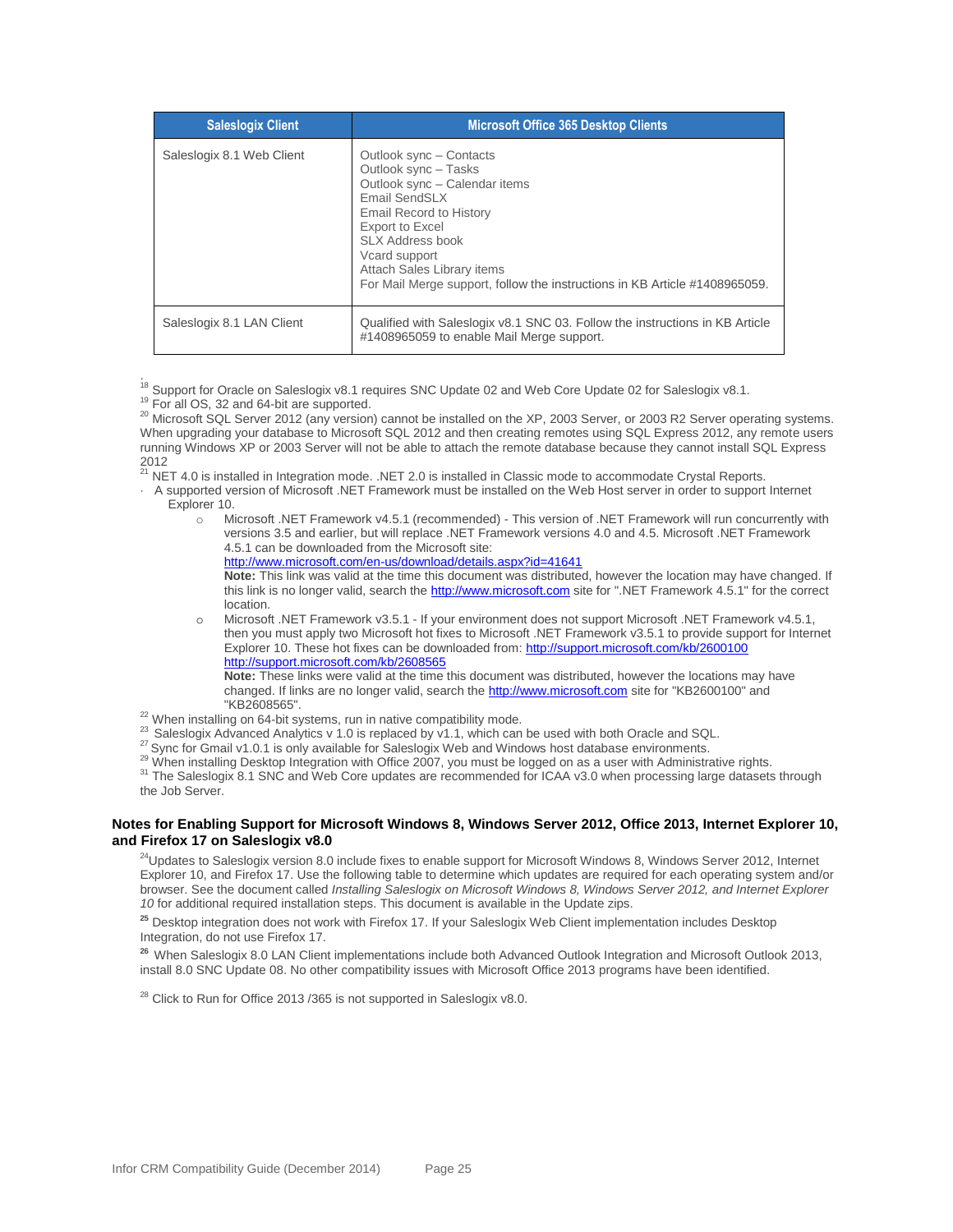| 8.0 Updates                   | <b>Windows 8</b> | <b>Windows Server</b><br>2012 | <b>Internet Explorer</b><br>1021 | Outlook 2013 |
|-------------------------------|------------------|-------------------------------|----------------------------------|--------------|
| 8.0 Update 02                 | X                |                               |                                  |              |
| 8.0 Core Update 02 and later  | X                | X                             | X                                |              |
| 8.0 Model Update 02 and later |                  | X                             | X                                |              |
| 8.0 Update 03                 |                  | X                             |                                  |              |
| 8.0 Update 05                 |                  | X                             |                                  |              |
| 8.0 SNC Update 08             |                  |                               |                                  | $X^{26}$     |

## **<sup>30</sup>Understanding the influence of browsers and their versions on Saleslogix v8.1 Web and Offline Client integration with Desktop Integration**

- Office integration defined by browser
- Outlook Integration defined by version of Outlook

| <b>Feature</b>                                                                 | IE 8.9                                              | IE 10, 11                                    | Firefox 24 and<br>Later | Chrome 23 and<br>Later | Safari 6 on Mac |
|--------------------------------------------------------------------------------|-----------------------------------------------------|----------------------------------------------|-------------------------|------------------------|-----------------|
| <b>Office Integration</b>                                                      |                                                     |                                              |                         |                        |                 |
| Drag and drop<br>attachments                                                   | Supported<br><b>Requires Desktop</b><br>Integration | Supported                                    | Supported               | Supported              | Supported       |
| Drag and drop<br>email from Outlook                                            | Supported<br><b>Requires Desktop</b><br>Integration | Supported<br>Requires Desktop<br>Integration | Not supported           | Not supported          | Not supported   |
| Drag and drop<br>Library documents<br>(Admin only)                             | Supported<br><b>Requires Desktop</b><br>Integration | Supported<br>Requires Desktop<br>Integration | Supported               | Supported              | Supported       |
| Mail Merge<br>(included fulfilling<br>literature request<br>with a cover page) | Supported<br>Requires Desktop<br>Integration        | Supported<br>Requires Desktop<br>Integration | Not supported           | Not supported          | Not supported   |

#### **Notes for Saleslogix Mobile v3.0.x and Later**

 $^{M3}$  In Saleslogix Mobile v2.2 and later, some new features leverage improvements in the device operating systems. The my attachments, uploading an attachment, and viewing an attachment features are not available when Mobile 2.2 is installed on iOS5 and earlier, on Android 2x, and on Windows Phone 8. Android's built-in browser has known issues downloading files. Saleslogix recommends using Chrome for Android.

Requires Saleslogix Mobile v3.0.2.

M5 Saleslogix Mobile v3.0.3 can be installed on Saleslogix v7.5.4. Be sure to install the version specific to 7.5.4 not the version

for 8.0 and later.<br><sup>M6</sup> Saleslogix Mobile v3.0.4 can be installed on Saleslogix v7.5.4. Be sure to install the version specific to 7.5.4 not the version for 8.0 and later. Some features in Saleslogix Mobile leverage the advancements provided by Saleslogix 8.0 and later and so must be modified to be compatible with Saleslogix v7.5.4. See the document called *Installing or Upgrading to Saleslogix Mobile v3.0.4 for 7.5.4* for more information.

#### **Notes for Saleslogix Mobile versions 6.0 and Earlier**

<sup>9</sup> Operating system versions are carrier-specific. Be sure to use the operating system and/or upgrades provided by your carrier. The version of Desktop Manager required depends on the OS version of the device. <sup>10</sup> See related Hot Fix; applies to BlackBerry OS builds 5.0.0.386 and higher.